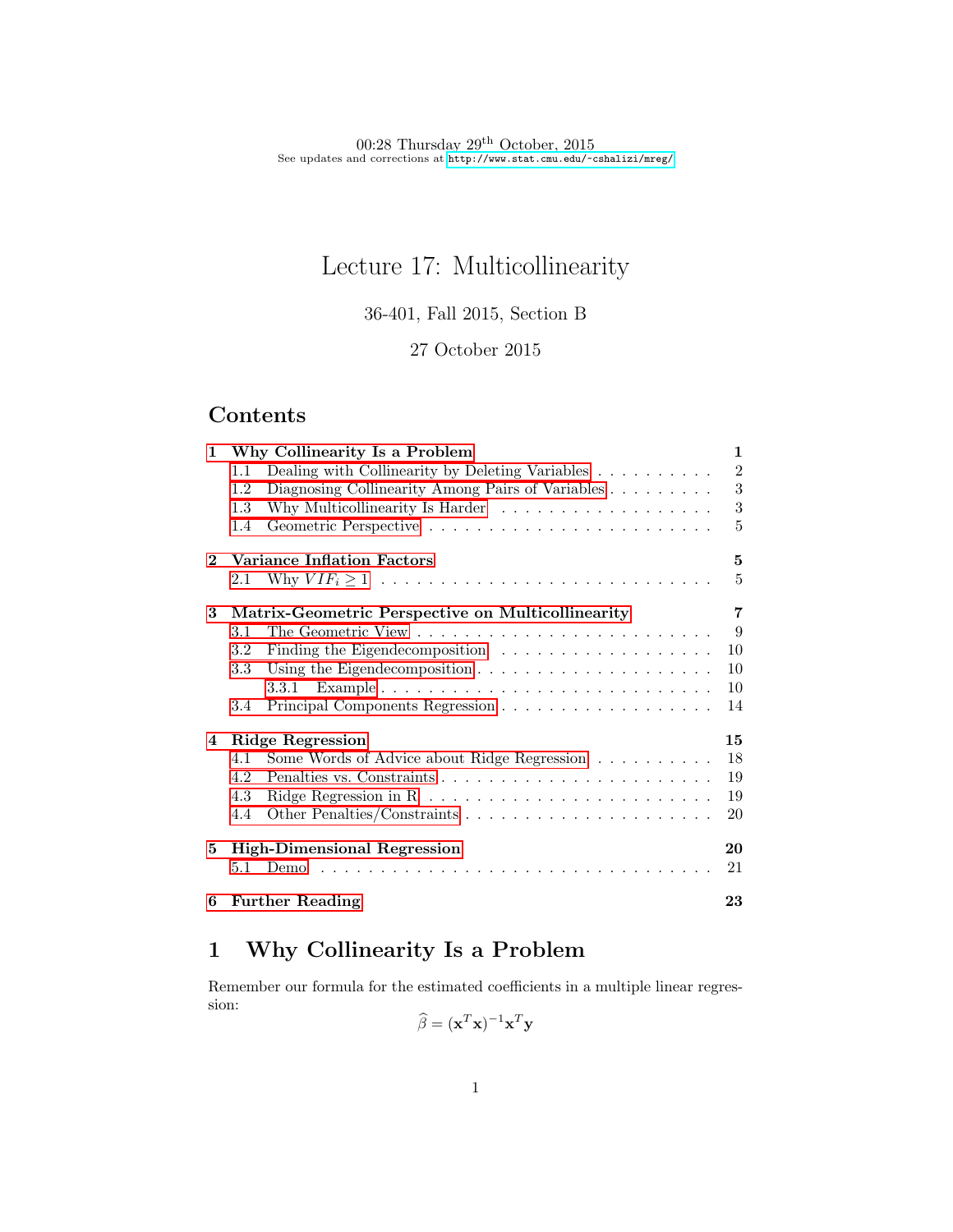This is obviously going to lead to problems if  $x^T x$  isn't invertible. Similarly, the variance of the estimates,

$$
\text{Var}\left[\widehat{\beta}\right] = \sigma^2 (\mathbf{x}^T \mathbf{x})^{-1}
$$

will blow up when  $x^T x$  is singular. If that matrix isn't exactly singular, but is close to being non-invertible, the variances will become huge.

There are several equivalent conditions for any square matrix, say  $\mathbf{u}$ , to be singular or non-invertible:

- The determinant det  $\bf{u}$  or  $|\bf{u}|$  is 0.
- At least one eigenvalue<sup>[1](#page-1-1)</sup> of u is 0. (This is because the determinant of a matrix is the product of its eigenvalues.)
- u is rank deficient, meaning that one or more of its columns (or rows) is equal to a linear combination of the other rows<sup>[2](#page-1-2)</sup>.

Since we're not concerned with any old square matrix, but specifically with  $x^T x$ , we have an additional equivalent condition:

• x is column-rank deficient, meaning one or more of its columns is equal to a linear combination of the others.

The last explains why we call this problem collinearity: it looks like we have p different predictor variables, but really some of them are linear combinations of the others, so they don't add any information. The real number of distinct variables is  $q < p$ , the column rank of **x**. If the exact linear relationship holds among more than two variables, we talk about multicollinearity; collinearity can refer either to the general situation of a linear dependence among the predictors, or, by contrast to multicollinearity, a linear relationship among just two of the predictors.

Again, if there isn't an exact linear relationship among the predictors, but they're close to one,  $\mathbf{x}^T\mathbf{x}$  will be invertible, but  $(\mathbf{x}^T\mathbf{x})^{-1}$  will be huge, and the variances of the estimated coefficients will be enormous. This can make it very hard to say anything at all precise about the coefficients, but that's not necessarily a problem.

#### <span id="page-1-0"></span>1.1 Dealing with Collinearity by Deleting Variables

Since not all of the p variables are actually contributing information, a natural way of dealing with collinearity is to drop some variables from the model. If you want to do this, you should think very carefully about which variable to delete. As a concrete example: if we try to include all of a student's grades as

<span id="page-1-1"></span><sup>1</sup>You learned about eigenvalues and eigenvectors in linear algebra; if you are rusty, now is an excellent time to refresh your memory.

<span id="page-1-2"></span> $2$ The equivalence of this condition to the others is not at all obvious, but, again, is proved in linear algebra.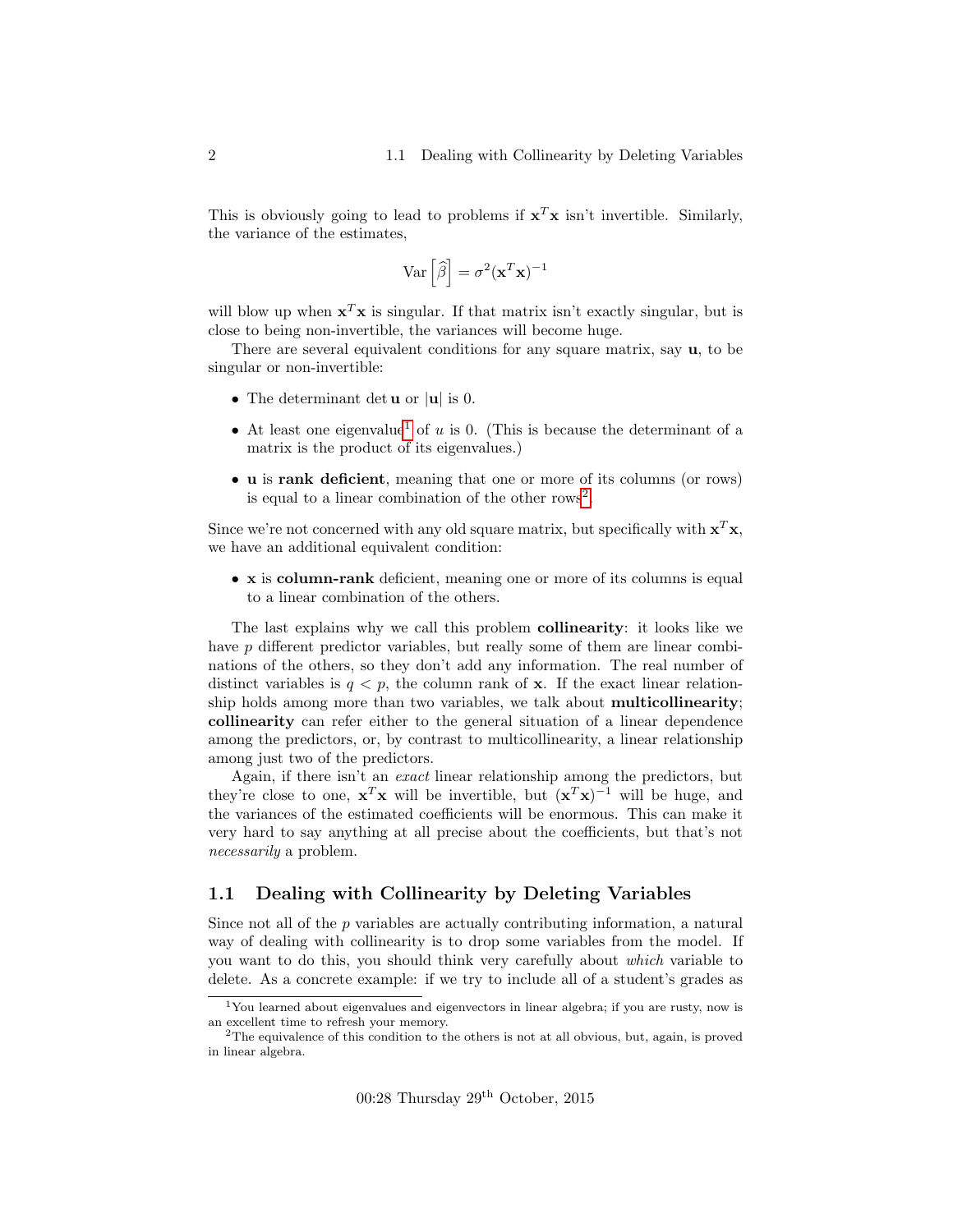predictors, as well as their over-all GPA, we'll have a problem with collinearity (since GPA is a linear function of the grades). But depending on what we want to predict, it might make more sense to use just the GPA, dropping all the individual grades, or to include the individual grades and drop the average<sup>[3](#page-2-2)</sup>.

#### <span id="page-2-0"></span>1.2 Diagnosing Collinearity Among Pairs of Variables

Linear relationships between pairs of variables are fairly easy to diagnose: we make the pairs plot of all the variables, and we see if any of them fall on a straight line, or close to one. Unless the number of variables is huge, this is by far the best method. If the number of variables is huge, look at the correlation matrix, and worry about any entry off the diagonal which is (nearly)  $\pm 1$ .

#### <span id="page-2-1"></span>1.3 Why Multicollinearity Is Harder

A multicollinear relationship involving three or more variables might be totally invisible on a pairs plot. For instance, suppose  $X_1$  and  $X_2$  are independent Gaussians, of equal variance  $\sigma^2$ , and  $X_3$  is their average,  $X_3 = (X_1 + X_2)/2$ . The correlation between  $X_1$  and  $X_3$  is

$$
Cor(X_1, X_3) = \frac{Cov [X_1, X_3]}{\sqrt{Var [X_1] Var [X_3]}}
$$
\n
$$
(1)
$$

$$
= \frac{\text{Cov}\left[X_1, (X_1 + X_2)/2\right]}{\sqrt{\sigma^2 \sigma^2/2}} \tag{2}
$$

$$
= \frac{\sigma^2/2}{\sigma^2/\sqrt{2}} \tag{3}
$$

$$
= \frac{1}{\sqrt{2}} \tag{4}
$$

This is also the correlation between  $X_2$  and  $X_3$ . A correlation of  $1/$ √ 2 isn't trivial, but is hardly perfect, and doesn't really distinguish itself on a pairs plot (Figure [1\)](#page-3-0).

 $00:28$  Thursday  $29<sup>th</sup>$  October,  $2015$ 

<span id="page-2-2"></span><sup>3</sup>One could also drop just one of the individual class grades from the average, but it's harder to think of a scenario where that makes sense.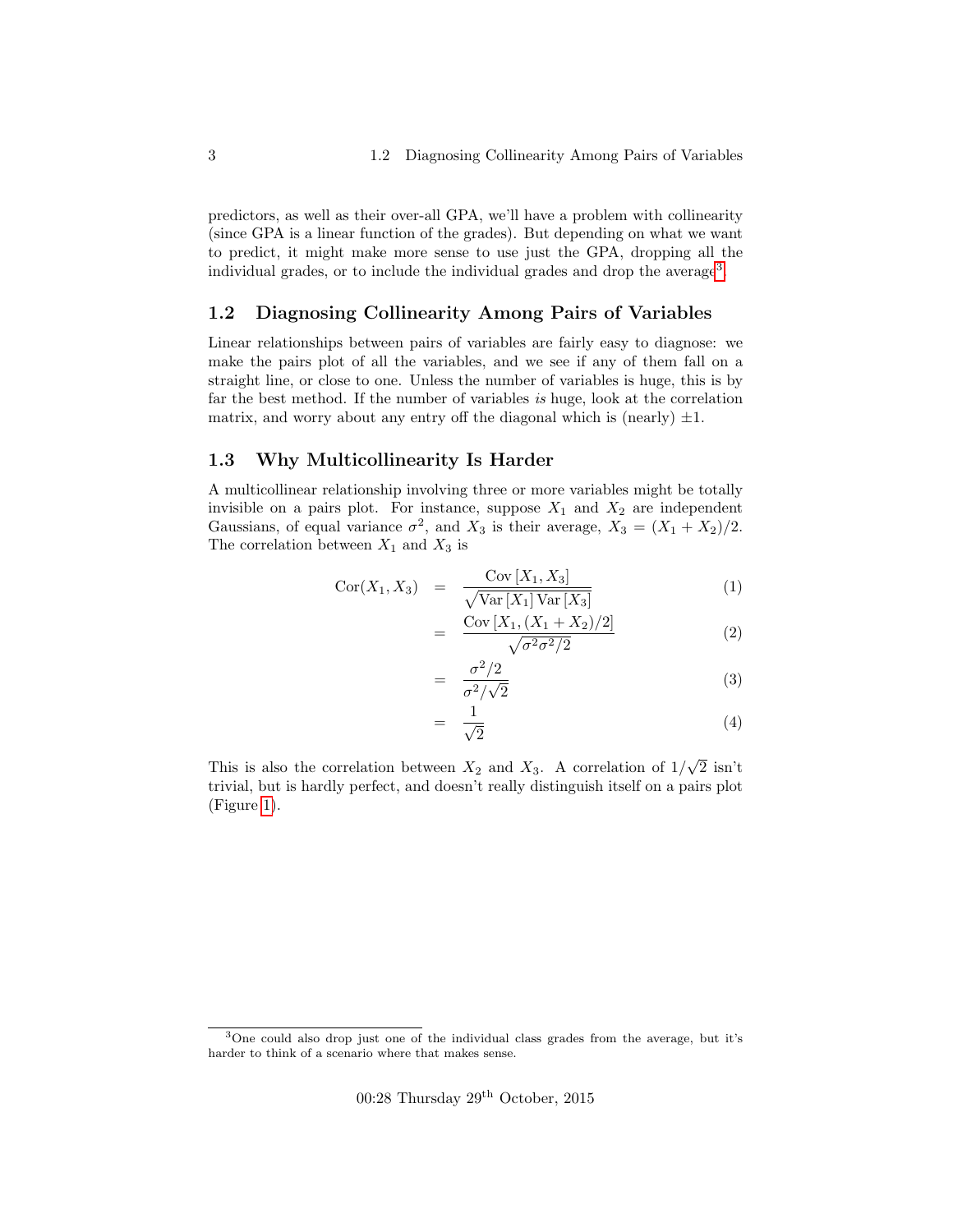#### 4 1.3 Why Multicollinearity Is Harder

<span id="page-3-0"></span>

FIGURE 1: Illustration of a perfect multi-collinear relationship might not show up on a pairs plot or in a correlation matrix.

00:28 Thursday  $29^{\rm th}$  October, 2015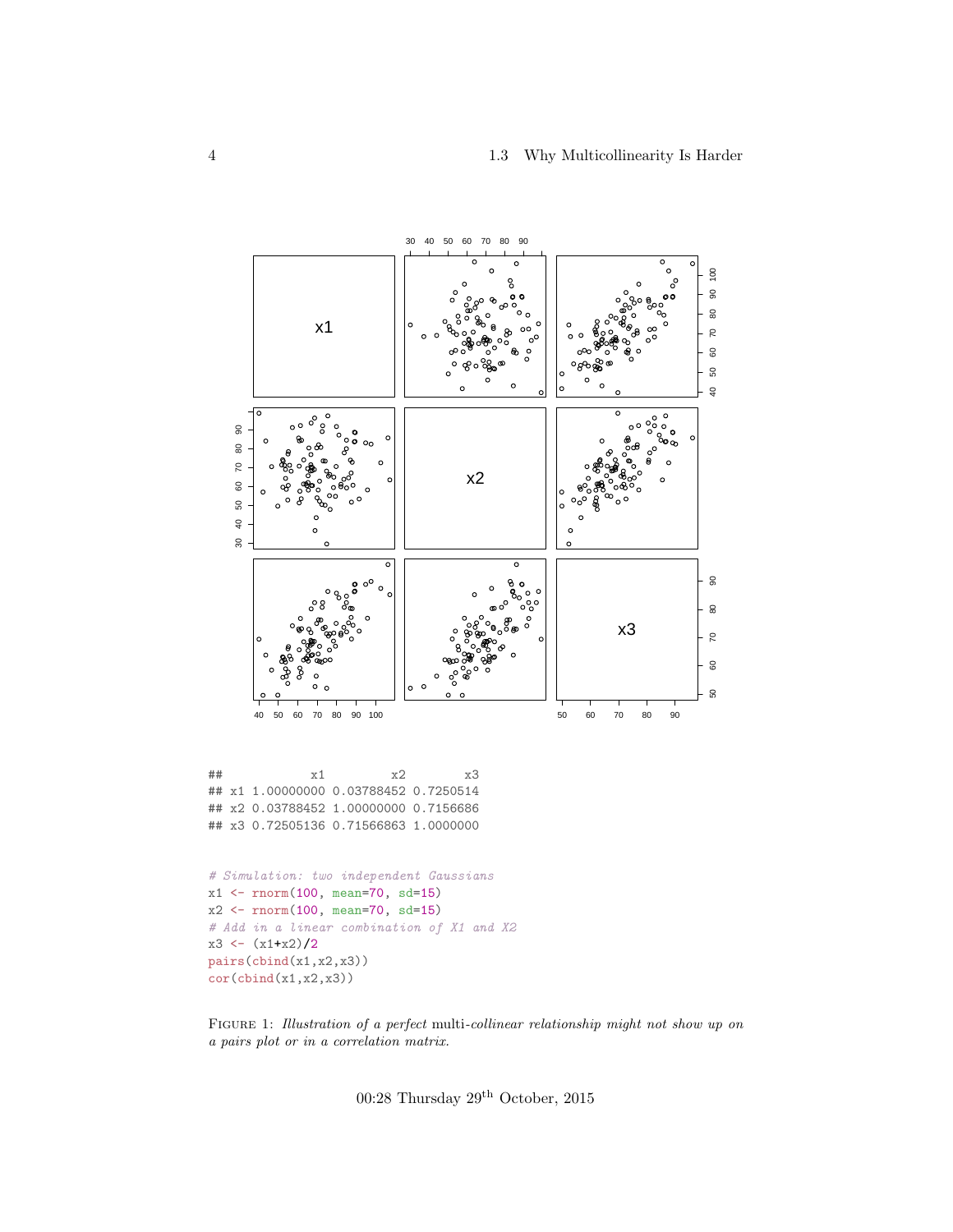#### <span id="page-4-0"></span>1.4 Geometric Perspective

The predictors  $X_1, \ldots X_p$  form a p-dimensional random vector **X**. Ordinarily, we expect this random vector to be scattered throughout p-dimensional space. When we have collinearity (or multicollinearity), the vectors are actually confined to a lower-dimensional subspace. The column rank of a matrix is the number of linearly independent columns it has. If x has column rank  $q < p$ , then the data vectors are confined to a  $q$ -dimensional subspace. It looks like we've got p different variables, but really by a change of coordinates we could get away with just  $q$  of them.

### <span id="page-4-1"></span>2 Variance Inflation Factors

If the predictors are correlated with each other, the standard errors of the coefficient estimates will be bigger than if the predictors were uncorrelated.

If the predictors were uncorrelated, the variance of  $\hat{\beta}_i$  would be

<span id="page-4-4"></span>
$$
\operatorname{Var}\left[\hat{\beta}_i\right] = \frac{\sigma^2}{n s_{X_i}^2} \tag{5}
$$

just as it is in a simple linear regression. With correlated predictors, however, we have to use our general formula for the least squares:

<span id="page-4-3"></span>
$$
\text{Var}\left[\hat{\beta}_i\right] = \sigma^2 (\mathbf{x}^T \mathbf{x})_{i+1, i+1}^{-1} \tag{6}
$$

(Why are the subscripts on the matrix  $i + 1$  instead of i?) The ratio between Eqs. [6](#page-4-3) and [5](#page-4-4) is the **variance inflation factor** for the  $i<sup>th</sup>$  coefficient,  $VIF_i$ . The average of the variance inflation factors across all predictors is often written  $\overline{VIF}$ , or just  $VIF$ .

Folklore says that  $VIF_i > 10$  indicates "serious" multicollinearity for the predictor. I have been unable to discover who first proposed this threshold, or what the justification for it is. It is also quite unclear what to do about this. Large variance inflation factors do not, after all, violate any model assumptions.

#### <span id="page-4-2"></span>2.1 Why  $VIF_i > 1$

Let's take the case where  $p = 2$ , so  $\mathbf{x}^T \mathbf{x}$  is a  $3 \times 3$  matrix. As you saw in the homework,

|   | $x_1$   |                     | $\overline{x_1x_2}$ |
|---|---------|---------------------|---------------------|
| n | $x_{2}$ | $\overline{x_1x_2}$ |                     |

 $00:28$  Thursday  $29<sup>th</sup>$  October,  $2015$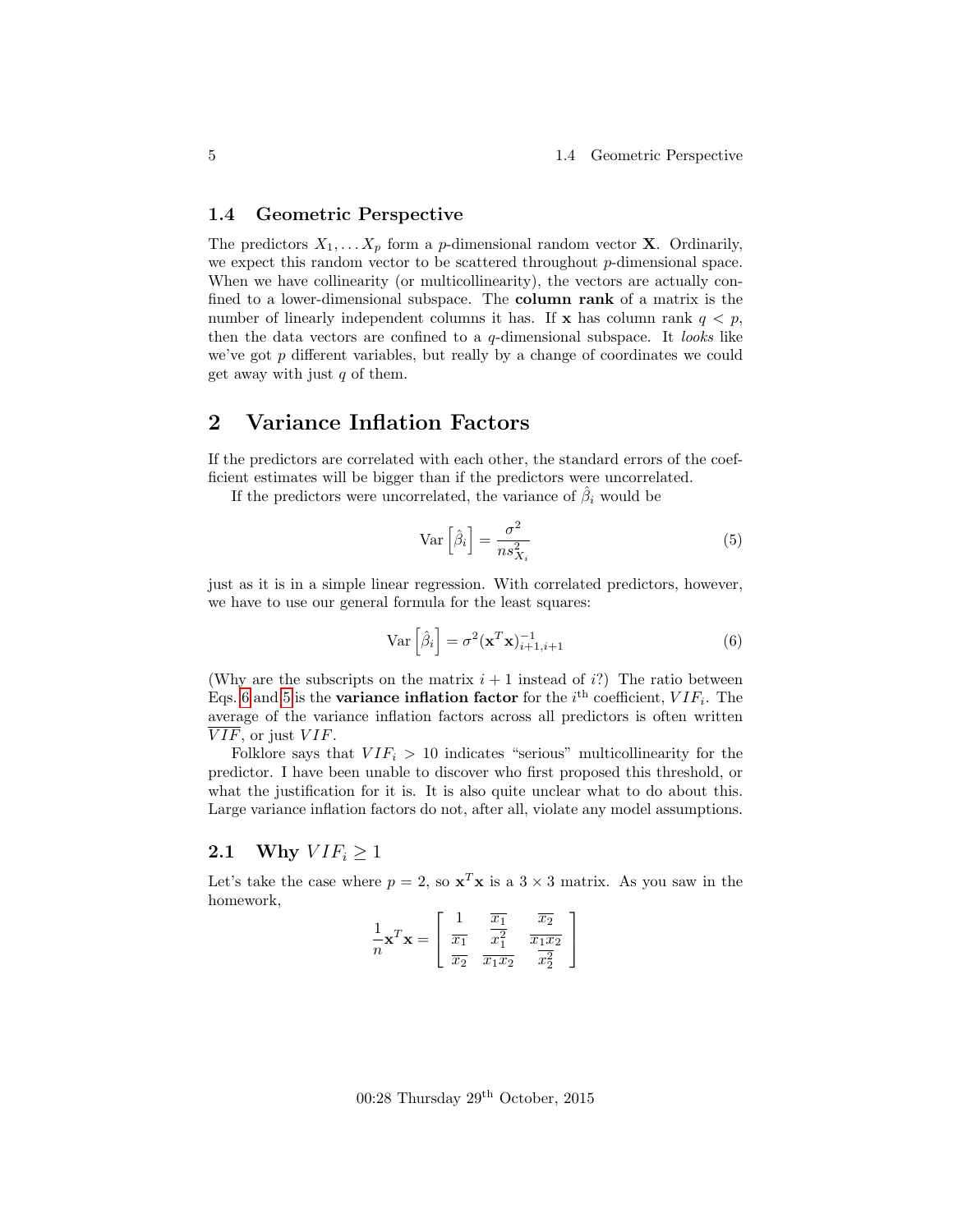After tedious but straightforward algebra<sup>[4](#page-5-0)</sup>, we get for the inverse (deep breath)

$$
\left(\frac{1}{n}\mathbf{x}^T\mathbf{x}\right)^{-1} = \frac{1}{\widehat{\text{Var}\left[X_1\right]\widehat{\text{Var}\left[X_2\right] - \widehat{\text{Cov}}\left[X_1, X_2\right]^2}}}\n\left[\n\begin{array}{c}\n\widehat{\text{Var}\left[X_1\right]\widehat{\text{Var}\left[X_2\right] - \widehat{\text{Cov}}\left[X_1, X_2\right]^2 + \widehat{\text{Var}\left[\overline{x_2}X_1 - \overline{x_1}X_2\right] - \overline{x_2}} \\
\frac{\overline{x_1}\widehat{\text{Var}\left[X_2\right] - \widehat{\text{Cov}}\left[X_1, X_2\right]^2 + \widehat{\text{Var}\left[\overline{x_2}X_1 - \overline{x_1}X_2\right] - \overline{x_2}}}{\overline{x_1}\widehat{\text{Cov}\left[X_1, X_2\right] - \widehat{\text{Var}\left[X_1\right]\overline{x_2}}}\n\end{array}\n\right]
$$

where the hats on the variances and covariances indicate that they are sample, not population, quantities.

Notice that the pre-factor to the matrix, which is the determinant of  $n^{-1} \mathbf{x}^T \mathbf{x}$ , blows up when  $X_1$  and  $X_2$  are either perfectly correlated or perfectly anticorrelated — which is as it should be, since then we'll have exact collinearity.

The variances of the estimated slopes are, using this inverse,

$$
\text{Var}\left[\hat{\beta}_1\right] = \frac{\sigma^2}{n} \frac{\widehat{\text{Var}}\left[X_2\right]}{\widehat{\text{Var}}\left[X_1\right] \widehat{\text{Var}}\left[X_2\right] - \widehat{\text{Cov}}\left[X_1, X_2\right]^2} = \frac{\sigma^2}{n(\widehat{\text{Var}}\left[X_1\right] - \widehat{\text{Cov}}\left[X_1, X_2\right]^2 / \widehat{\text{Var}}\left[X_2\right])}
$$

and

$$
\text{Var}\left[\hat{\beta}_2\right] = \frac{\sigma^2}{n} \frac{\widehat{\text{Var}}\left[X_1\right]}{\widehat{\text{Var}}\left[X_1\right] \widehat{\text{Var}}\left[X_2\right] - \widehat{\text{Cov}}\left[X_1, X_2\right]^2} = \frac{\sigma^2}{n(\widehat{\text{Var}}\left[X_2\right] - \widehat{\text{Cov}}\left[X_1, X_2\right]^2 / \widehat{\text{Var}}\left[X_1\right])}
$$

Notice that if  $\widehat{\text{Cov}}[X_1, X_2] = 0$ , these reduce to

$$
\text{Var}\left[\hat{\beta}_1\right] = \frac{\sigma^2}{n\widehat{\text{Var}}\left[X_1\right]}, \text{ Var}\left[\hat{\beta}_2\right] = \frac{\sigma^2}{n\widehat{\text{Var}}\left[X_2\right]}
$$

exactly as we'd see in simple linear regressions. When covariance is present, however, regardless of its sign, it increases the variance of the estimates.

With a great deal of even more tedious algebra, it can be shown that this isn't just a weird fact about the  $p = 2$  case, but is true generically. The variance inflation factor for  $X_i$  can be found by regressing  $X_i$  on all of the other  $X_i$ , computing the  $R^2$  of this regression<sup>[5](#page-5-1)</sup>, say  $R_i^2$ , and setting  $VIF_i = 1/(1 - R_i^2)^6$  $VIF_i = 1/(1 - R_i^2)^6$ . The consequence is that  $VIF_i \geq 1$ , with the variance inflation factor increasing as  $X_i$  becomes more correlated with some linear combination of the other predictors.

<span id="page-5-0"></span> ${}^{4}\mathrm{At}$  least, if you remember how to calculate the determinant of a matrix, a matter on which I evidently had a brain-fault this afternoon.

<span id="page-5-1"></span><sup>&</sup>lt;sup>5</sup>I'd admit this was an exception to my claim that  $R^2$  is at best useless, except that we can get the exact same number, without running all these regressions, just by inverting  $x^T x$ .

<span id="page-5-2"></span> $6$ The trick to showing this involves relating the co-factors which appear when we're inverting  $n^{-1} \mathbf{x}^T \mathbf{x}$  to the coefficients in the regression of  $X_i$  on all the other  $X_j$ , followed by a mess of book-keeping.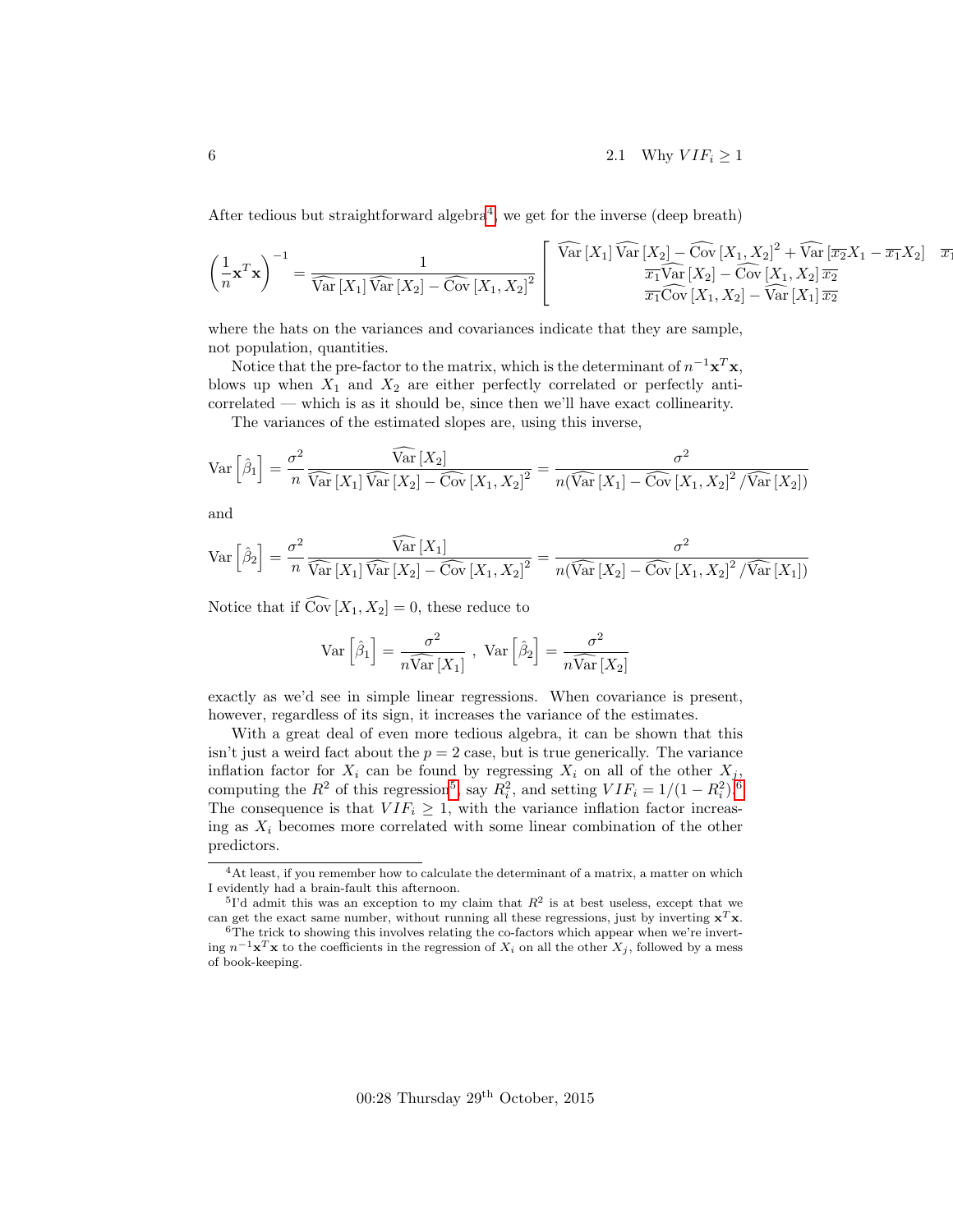# <span id="page-6-0"></span>3 Matrix-Geometric Perspective on Multicollinearity

Multicollinearity means that there exists (at least) one set of constants  $a_0, a_1, \ldots a_p$ ,  $a_1, \ldots a_p$  not all zero, such that

$$
a_1X_1 + a_2X_2 + \dots + a_pX_p = \sum_{i=1}^p a_iX_i = a_0
$$

To simplify this, let's introduce the  $p \times 1$  matrix  $\mathbf{a} =$  $\lceil$  $\Big\}$  $a_1$ . . . ap 1 , so we can write

multicollinearity as

$$
\mathbf{a}^T \mathbf{X} = a_0
$$

for  $a \neq 0$ .

If this equation holds, then

$$
\text{Var}\left[\mathbf{a}^T \mathbf{X}\right] = \text{Var}\left[\sum_{i=1}^p a_i X_i\right] = \text{Var}\left[a_0\right] = 0
$$

Conversely, if  $Var\left[\mathbf{a}^T\mathbf{X}\right] = 0$ , then  $\mathbf{a}^T\mathbf{X}$  must be equal to some constant, which we can call  $a_0$ . So multicollinearity is equivalent to the existence of a vector  $\mathbf{a} \neq \mathbf{0}$  where

$$
\text{Var}\left[\mathbf{a}^T \mathbf{X}\right] = 0
$$

I make these observations because we are old hands now at the variances of weighted sums.

$$
\operatorname{Var}\left[\mathbf{a}^T \mathbf{X}\right] = \operatorname{Var}\left[\sum_{i=1}^p a_i X_i\right] \tag{7}
$$

$$
= \sum_{i=1}^{p} \sum_{j=1}^{p} a_i a_j \text{Cov}[X_i, X_j]
$$
 (8)

$$
= \mathbf{a}^T \text{Var} \left[ \mathbf{X} \right] \mathbf{a} \tag{9}
$$

Multicollinearity therefore means the equation

$$
\mathbf{a}^T \text{Var} \left[ \mathbf{X} \right] \mathbf{a} = 0
$$

has a solution  $\mathbf{a} \neq 0$ .

Solving a quadratic equation in matrices probably does not sound like much fun, but this is where we appeal to results in linear algebra<sup>[7](#page-6-1)</sup>. Var  $[X]$  is a very special matrix: it is square  $(p \times p)$ , symmetric, and positive-definite, meaning

00:28 Thursday 29th October, 2015

<span id="page-6-1"></span><sup>7</sup>This is also a big part of why we make you take linear algebra.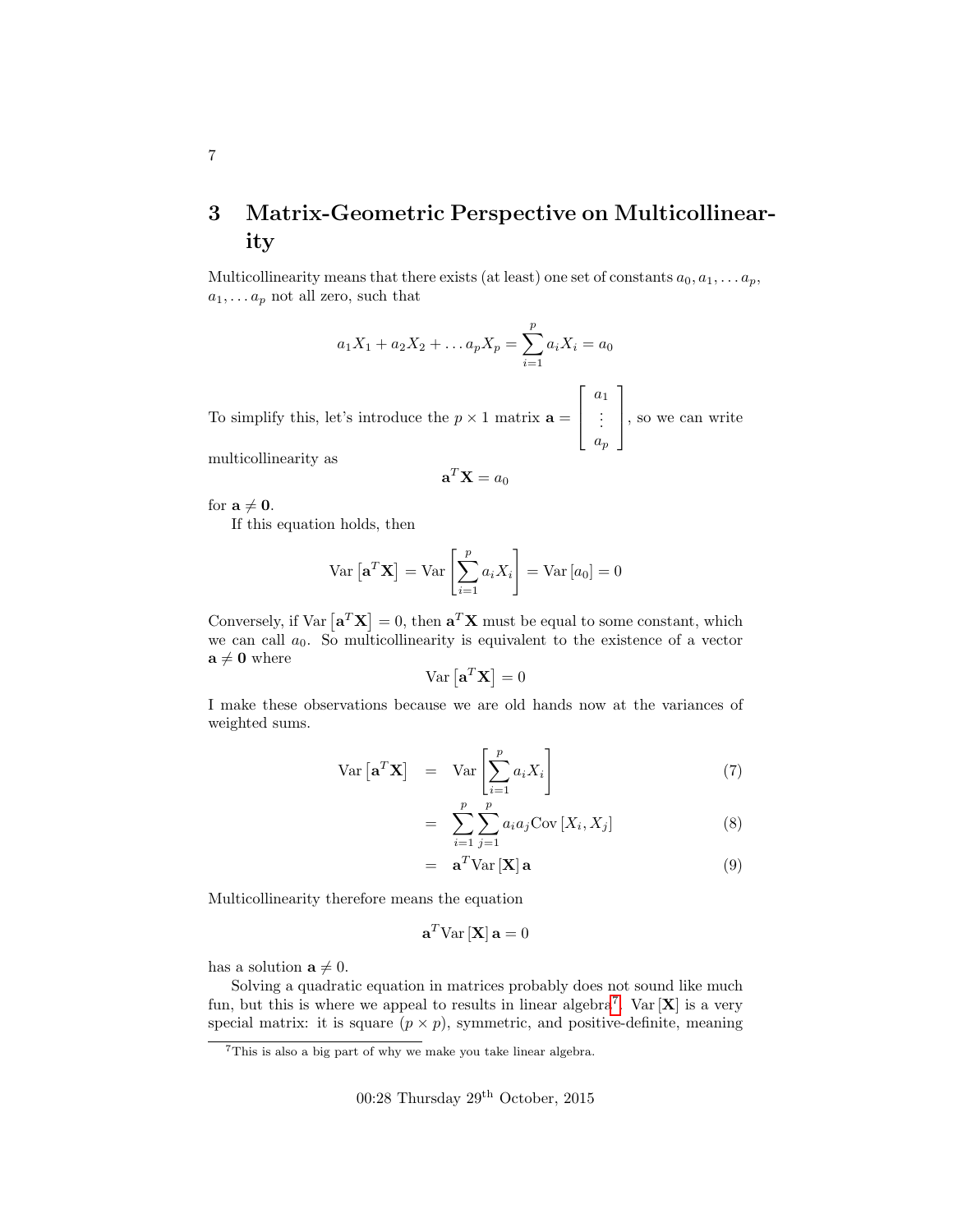that  $\mathbf{a}^T \text{Var}[\mathbf{X}] \mathbf{a} \geq 0$ . (Since, after all, that expression is the variance of the scalar  $\sum_{i=1}^{p} a_i X_i$ , and variances of scalars are  $\geq 0$ .) We may therefore appeal to the spectral or eigendecomposition theorem of linear algebra to assert the following:

1. There are p different  $p \times 1$  vectors  $\mathbf{v}_1, \mathbf{v}_2, \ldots, \mathbf{v}_p$ , the **eigenvectors** of  $Var[X]$ , such that

$$
\text{Var}\left[\mathbf{X}\right]\mathbf{v}_i = \lambda_i \mathbf{v}_i
$$

for scalar constants  $\lambda_1, \lambda_2, \ldots, \lambda_p$ , the **eigenvalues** of Var [**X**]. The ordering of the eigenvalues and eigenvectors is arbitrary, but it is conventional to arrange them so that  $\lambda_1 \geq \lambda_2 \geq \ldots \geq \lambda_p$ .

- 2. The eigenvalues are all  $\geq 0$ . (Some of them may be equal to each other; these are called repeated, multiple or degenerate eigenvalues.)
- 3. The eigenvectors can be chosen so that they all have length 1, and are orthogonal to each other, so  $\mathbf{v}_j^T \mathbf{v}_i = \delta_{ij}$ .
- 4. Any vector can be re-written as a sum of eigenvectors:

$$
\mathbf{a} = \sum_{i=1}^{p} (\mathbf{a}^{T} \mathbf{v}_i) \mathbf{v}_i
$$

(Here I have used the parentheses to eliminate any ambiguity about the order in which the matrices are to be multiplied;  $\mathbf{a}^T \mathbf{v}_i$  is always a scalar.)

5. Var  $[X]$  can be expressed as

$$
\text{Var}\left[\mathbf{X}\right] = \mathbf{V} \mathbf{D} \mathbf{V}^T
$$

where **V** is the matrix whose  $i^{\text{th}}$  column is  $\mathbf{v}_i$ , (and so  $\mathbf{V}^T$  is the matrix where  $v_i$  is the  $i^{\text{th}}$  column), and **D** is the diagonal matrix whose entries are  $\lambda_1, \lambda_2, \ldots \lambda_p$ .

Suppose that one or more of the eigenvalues are zero. Since we've put them in order, this means that the positive eigenvalues are  $\lambda_1, \ldots, \lambda_q$  (for some  $q < p$ , and  $\lambda_{q+1}, \ldots, \lambda_p$  are all zero. It follows that  $\mathbf{v}_{q+1}, \ldots, \mathbf{v}_p$  all give us linear combinations of the  $X_i$  which are multicollinear. So a sufficient condition for multicollinearity is that  $Var[X]$  have zero eigenvalues.

Conversely, suppose  $\mathbf{a}^T \text{Var}[\mathbf{X}] \mathbf{a} = 0$ , and  $\mathbf{a} \neq \mathbf{0}$ . Let's re-express this using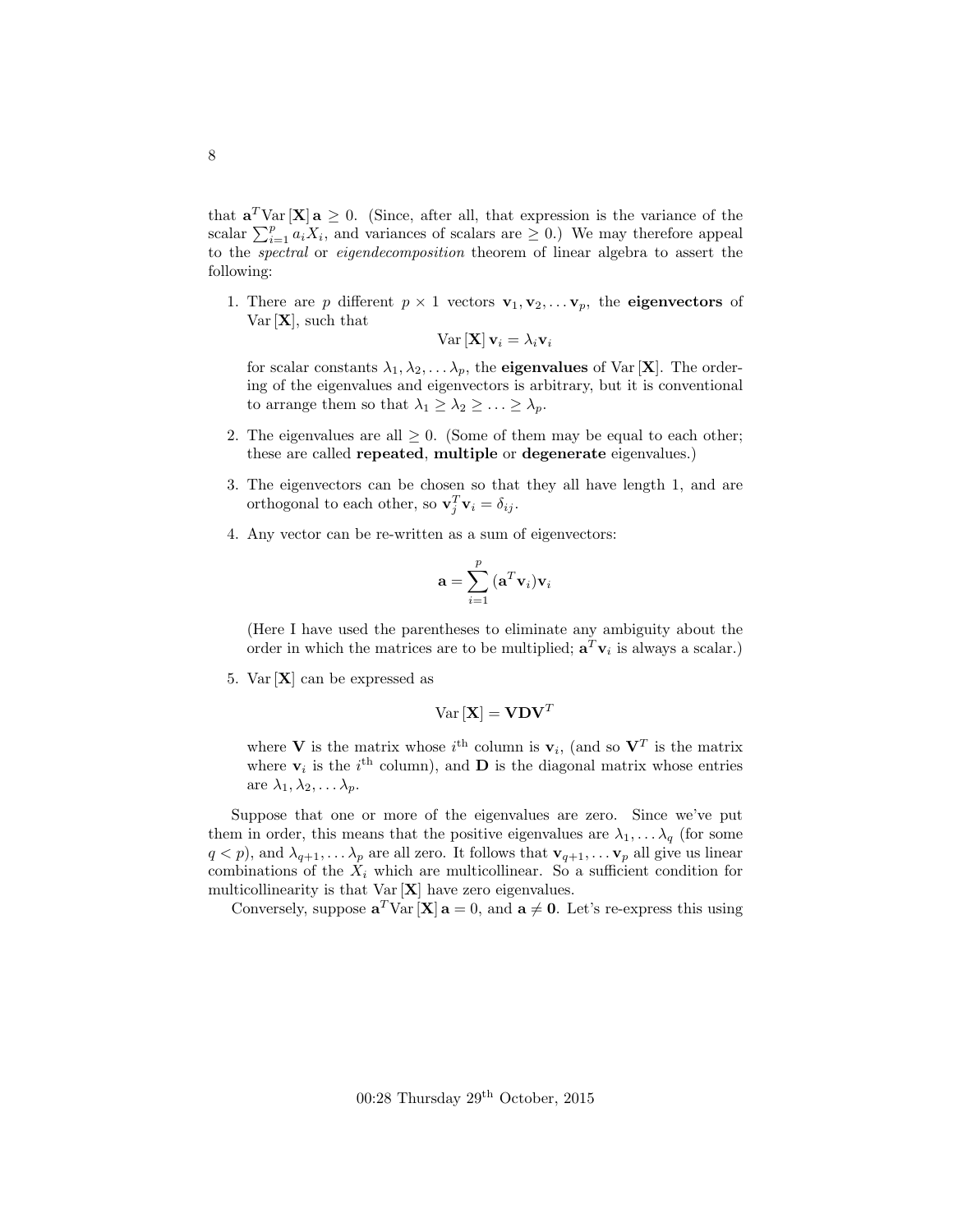#### 9 3.1 The Geometric View

the eigendecomposition.

$$
Var\left[\mathbf{X}\right]\mathbf{a} = Var\left[\mathbf{X}\right] \sum_{i=1}^{p} \left(\mathbf{a}^{T} \mathbf{v}_{i}\right) \mathbf{v}_{i}
$$
\n(10)

$$
= \sum_{i=1}^{p} (\mathbf{a}^{T} \mathbf{v}_{i}) \text{Var}[\mathbf{X}] \mathbf{v}_{i}
$$
 (11)

$$
= \sum_{i=1}^{p} (\mathbf{a}^{T} \mathbf{v}_{i}) \lambda_{i} \mathbf{v}_{i}
$$
 (12)

$$
\mathbf{a}^T \text{Var}[\mathbf{X}] \mathbf{a} = \left( \sum_{j=1}^p (\mathbf{a}^T \mathbf{v}_j) \mathbf{v}_j \right)^T \sum_{i=1}^p (\mathbf{a}^T \mathbf{v}_i) \lambda_i \mathbf{v}_i \tag{13}
$$

$$
= \sum_{i=1}^{p} \sum_{j=1}^{p} (\mathbf{a}^{T} \mathbf{v}_{i}) (\mathbf{a}^{T} \mathbf{v}_{j}) \mathbf{v}_{j}^{T} \mathbf{v}_{i}
$$
(14)

$$
= \sum_{i=1}^{p} (\mathbf{a}^{T} \mathbf{v}_{i})^{2} \lambda_{i}
$$
 (15)

Since  $(\mathbf{a}^T \mathbf{v}_i)^2 \geq 0$ , the only way the whole sum can be zero is if  $(\mathbf{a}^T \mathbf{v}_i)^2 > 0$ only when  $\lambda_i = 0$ .

We have therefore established the following:

=

- 1. The predictors are multi-collinear if and only if  $Var[X]$  has zero eigenvalues.
- 2. Every multi-collinear combination of the predictors is either an eigenvector of Var [X] with zero eigenvalue, or a linear combination of such eigenvectors.

#### <span id="page-8-0"></span>3.1 The Geometric View

Every eigenvector of  $\text{Var}[\mathbf{X}]$  points out a direction in the space of predictors. The leading eigenvector  $\mathbf{v}_1$ , the one going along with the largest eigenvalue, points out the direction of highest variance (and that variance is  $\lambda_1$ ). The nextto-leading eigenvector,  $v_2$ , points out the direction orthogonal to  $v_1$  which has the highest variance, and so forth down the line. The eigenvectors of  $Var[X]$ are also called the principal components of the predictors, because of their role as the directions of maximum variance.

The eigenvectors going along with zero eigenvalues point out directions in the predictor space along which there is no variance, precisely because those directions amount to weighted sums of the original variables which equal constants. The  $q$  non-zero eigenvalues mark out the  $q$ -dimensional subspace in which all the data vectors lie. If  $q < p$ , then the predictors are rank-deficient, and the rank of  $x$  is just  $q$ .

 $00:28$  Thursday  $29<sup>th</sup>$  October,  $2015$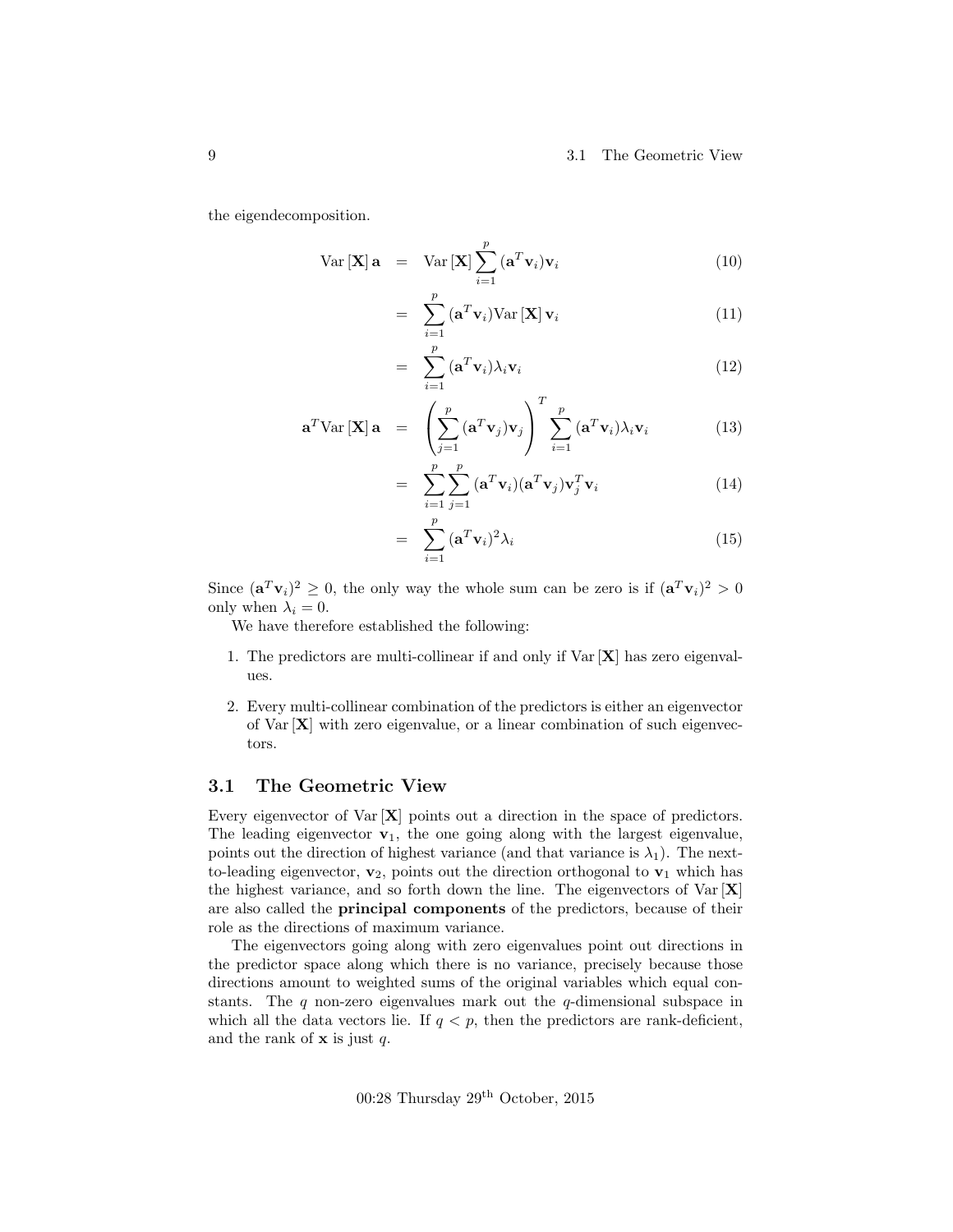#### <span id="page-9-0"></span>3.2 Finding the Eigendecomposition

Because finding eigenvalues and eigenvectors of matrices is so useful for so many situations, mathematicians and computer scientists have devoted incredible efforts over the last two hundred years to fact, precise algorithms for computing them. This is not the place to go over how those algorithms work; it is the place to say that much of the fruit of those centuries of effort is embodied in the linear algebra packages R uses. Thus, when you call

eigen(A)

you get back a list, containing the eigenvalues of the matrix A (in a vector), and its eigenvectors (in a matrix), and this is both a very fast and a very reliable calculation. If your matrix has very special structure (e.g., it's sparse, meaning almost all its entries are zero), there are more specialized packages adapted to your needs, but we don't pursue this further here; for most data-analytic purposes, ordinary eigen will do.

#### <span id="page-9-1"></span>3.3 Using the Eigendecomposition

- 1. Find the eigenvalues and eigenvectors.
- 2. If any eigenvalues are zero, the data is multicollinear; if any are very close to zero, the data is nearly multicollinear.
- 3. Examine the corresponding eigenvectors. These indicate the linear combinations of variables which equal constants (or are nearly constant if the eigenvalue is only nearly zero). Ideally, these will be combinations of a reasonably small number of variables (i.e., most of the entries in the eigenvector will be zero), so you can ask whether there are substantive reasons to delete one or more of those predictors.

#### <span id="page-9-2"></span>3.3.1 Example

I'll make up some data which displays exact multi-collinearity. Let's say that  $X_1$  and  $X_2$  are both Gaussian with mean 70 and standard deviation 15, and are uncorrelated; that  $X_3 = (X_1 + X_2)/2$ ; and that  $Y = 0.7X_1 + 0.3X_2 + \epsilon$ , with  $\epsilon \sim N(0, 15)$ .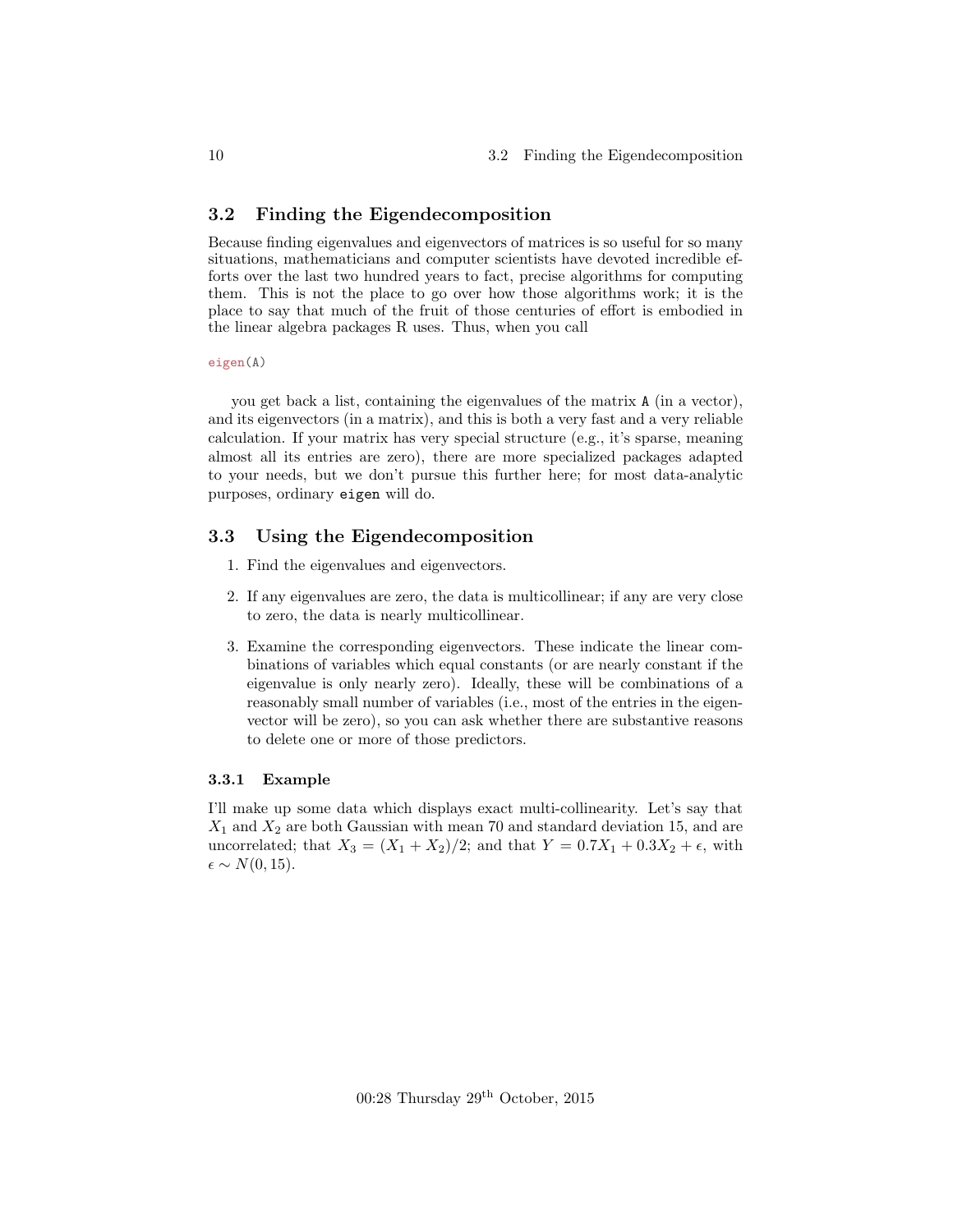11 3.3 Using the Eigendecomposition

```
# Simulation: two independent Gaussians
x1 <- rnorm(100, mean=70, sd=15)
x2 <- rnorm(100, mean=70, sd=15)
# Add in a linear combination of X1 and X2
x3 \leftarrow (x1+x2)/2# X4 is somewhat correlated with X1 but not relevant to Y
x4 <- x1+runif(100,min=-100,max=100)
# Y is a linear combination of the X's plus noise
y \leftarrow 0.7*x1 + 0.3*x2 + rnorm(100, mean=0, sd=sqrt(15))df <- data.frame(x1=x1, x2=x2, x3=x3, x4=x4, y=y)
```
FIGURE 2: Small simulation illustrating exact collinearity.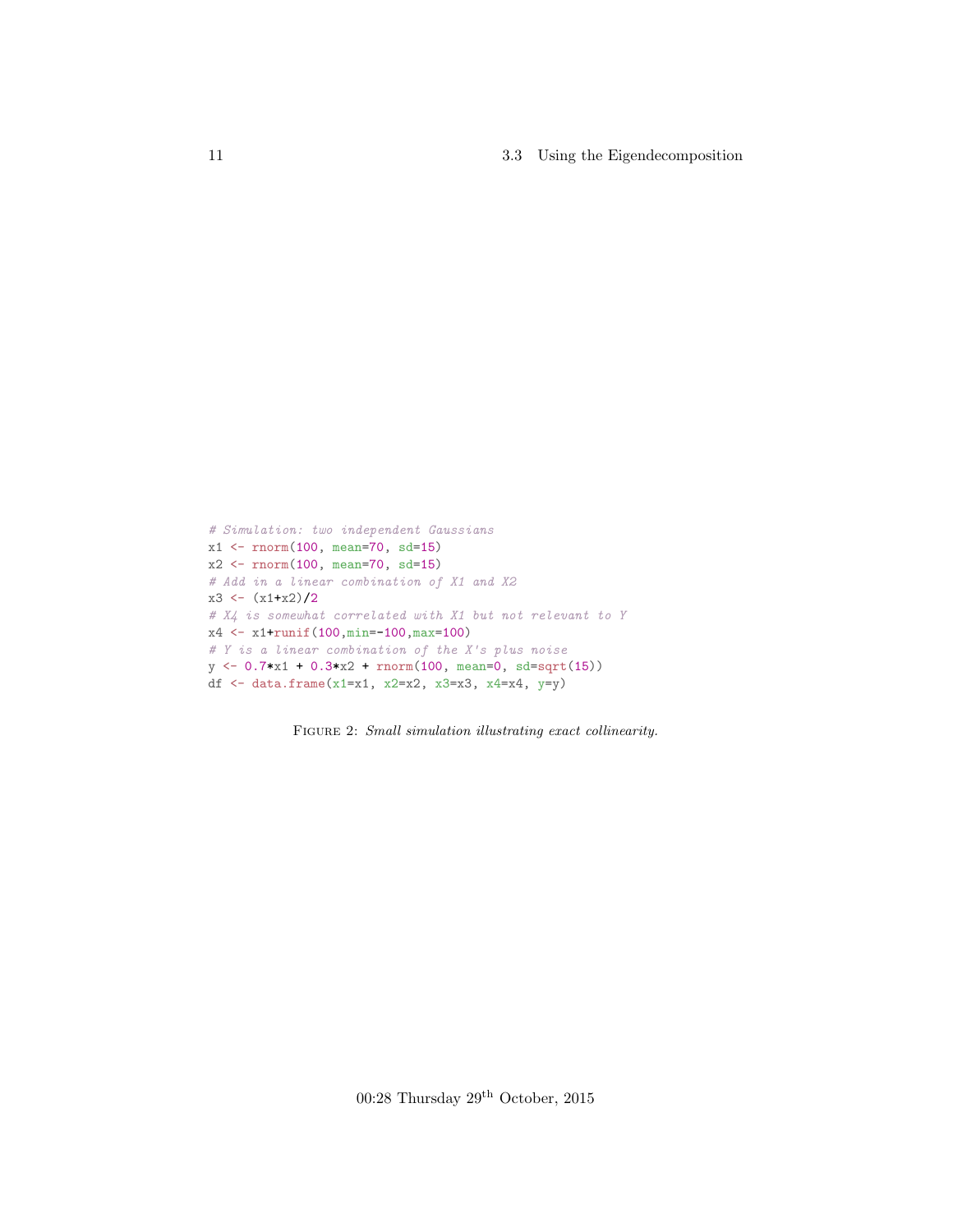#### 3.3 Using the Eigendecomposition



| ## | Y <sup>1</sup>                                              | マソー<br>$X - 1$ | x4 | $\boldsymbol{\mathrm{v}}$ |
|----|-------------------------------------------------------------|----------------|----|---------------------------|
|    | ## x1 1.00000000 -0.01979669 0.7290418 0.29354541 0.8810356 |                |    |                           |
|    | ## x2 -0.01979669 1.00000000 0.6699024 0.03450894 0.3263256 |                |    |                           |
|    | ## x3 0.72904178 0.66990244 1.0000000 0.24161019 0.8776559  |                |    |                           |
|    | ## x4 0.29354541 0.03450894 0.2416102 1.00000000 0.3006694  |                |    |                           |
|    | ## y 0.88103556 0.32632563 0.8776559 0.30066941 1.0000000   |                |    |                           |

pairs(df)  $cor(df)$ 

FIGURE 3: Pairs plot and correlation matrix for the example of Figure 2. Notice that neither the pairs plot nor the correlation matrix reveals a problem, which is because it only arises when considering  $X_1, X_2, X_3$  at once.

00:28 Thursday  $29^{\rm th}$  October, 2015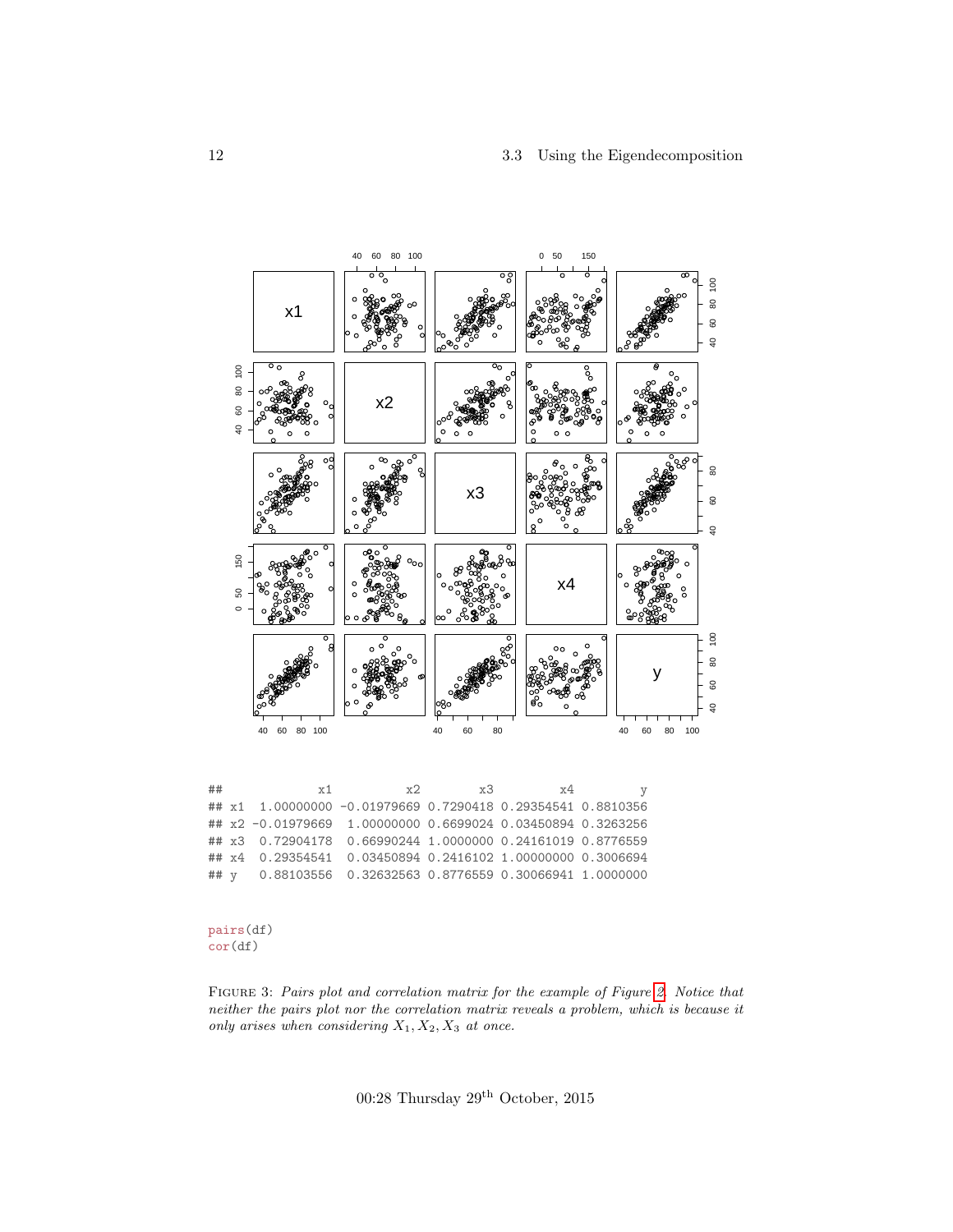13 3.3 Using the Eigendecomposition

```
# Create the variance matrix of the predictor variables
var.x <- var(df[,c("x1","x2","x3","x4")])
# Find the eigenvalues and eigenvectors
var.x.eigen <- eigen(var.x)
# Which eigenvalues are (nearly) 0?
(zero.eigenvals <- which(var.x.eigen$values < 1e-12))
```
## [1] 4

```
# Display the corresponding vectors
(zero.eigenvectors <- var.x.eigen$vectors[,zero.eigenvals])
```
## [1] 4.082483e-01 4.082483e-01 -8.164966e-01 3.330669e-16

FIGURE 4: Example of using the eigenvectors of  $\text{Var}[X]$  to find collinear combinations of the predictor variables. Here, what this suggests is that  $-X_1-X_2+2X_3 = \text{constant}$ . This is correct, since  $X_3 = (X_1 + X_2)/2$ , but the eigen-decomposition didn't know this; it discovered it.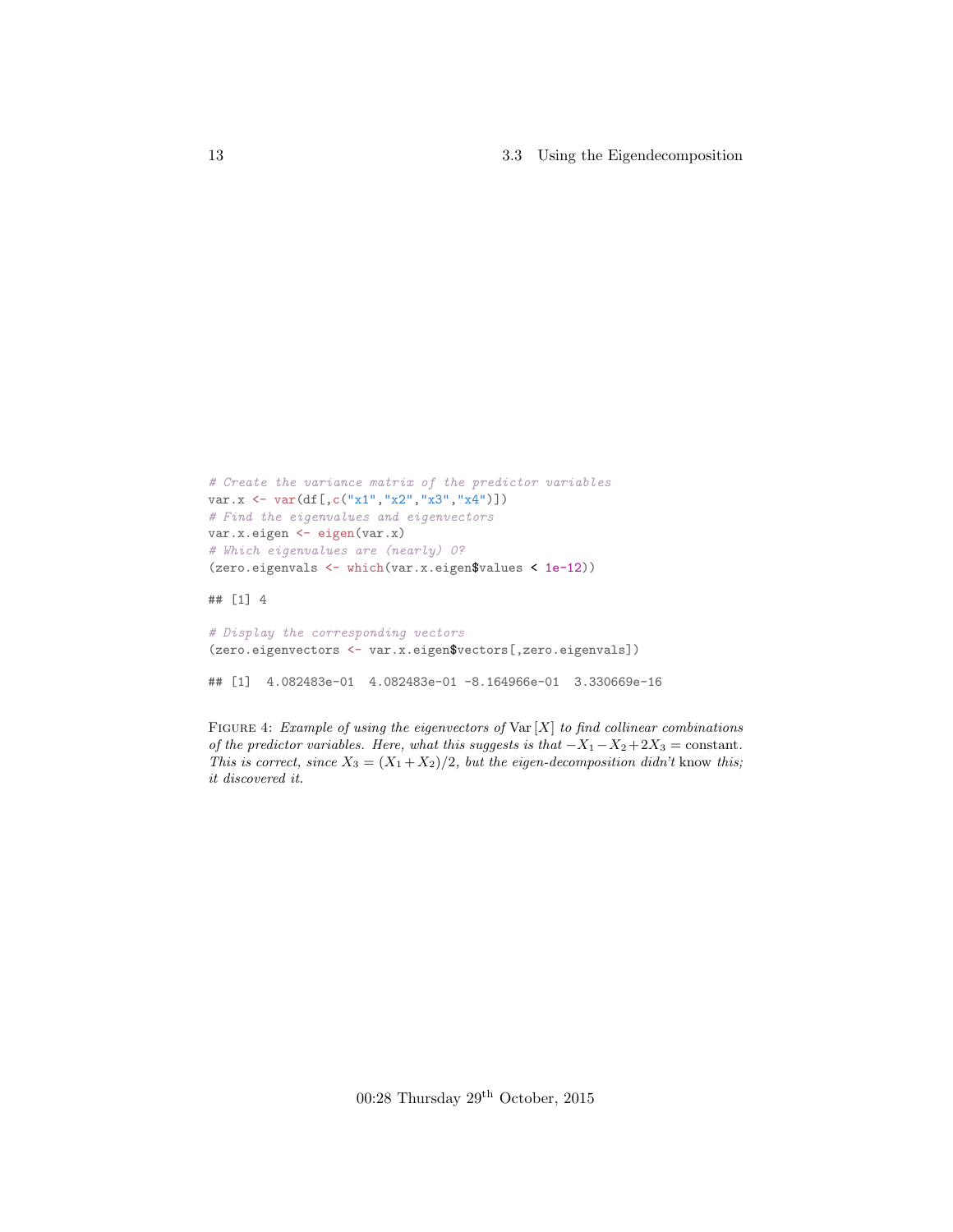#### <span id="page-13-0"></span>3.4 Principal Components Regression

Let's define some new variables:

$$
W_1 = \mathbf{v}_1^T X \tag{16}
$$

$$
W_i = \mathbf{v}_i^T X \tag{17}
$$

$$
W_p = \mathbf{v}_p^T X \tag{18}
$$

(19)

 $W_1$  is the projection of the original data vector  $X$  onto the leading eigenvector, or the principal component. It is called the score on the first principal component. It has a higher (sample) variance than any other linear function of the original predictors.  $W_2$  is the projection or score on the second principle component. It has more variance than any other linear combination of the original predictors which is uncorrelated with  $W_1$ . In fact,  $Cov[W_i, W_j] = 0$  if  $i \neq j$ .

In **principle components regression**, we pick some  $k \leq p$  and use the model

$$
Y = \gamma_0 + \gamma_1 W_1 + \dots \gamma_k W_k + \epsilon
$$

where as usual we presume  $\epsilon$  has expectation 0, constant variance, and no correlation from one observation to another. (I use the Greek letter  $\gamma$ , instead of  $\beta$ , to emphasize that these coefficients are *not* directly comparable to those of our original linear model.) We are regressing not on our original variables, but on uncorrelated linear combinations of those variables.

If  $k = p$ , then we get exactly the same predictions and fitted values as in the original linear model, though the coefficients aren't the same. This would amount to doing a change of coordinates in the space of predictors, so that all of the new coordinates were uncorrelated, but wouldn't otherwise change anything.

If there are only  $q < p$  non-zero eigenvalues, we should not use  $k > q$ . Using  $k = q$  uses all the linear combinations of the original predictors which aren't collinear. However, we might deliberately pick  $k < q$  so as to simplify our model. As I said above, the principal components are the directions in the predictor space with the highest variance, so by using a small  $k$  we confine ourselves to those directions, and ignore all the other aspects of our original predictors. This may introduce bias, but should reduce the variance in our predictions. (Remember that the variance in our coefficient estimates, and so in our predictions, goes down with the variance of the predictor variables.)

There are a number of things to be said about principal components regression.

- 1. We need some way to pick k. The in-sample MSE will decrease as  $k$  grows (why?), but this might not be a good guide to out-of-sample predictions, or to whether the modeling assumptions are fulfilled.
- 2. The PC regression can be hard to interpret.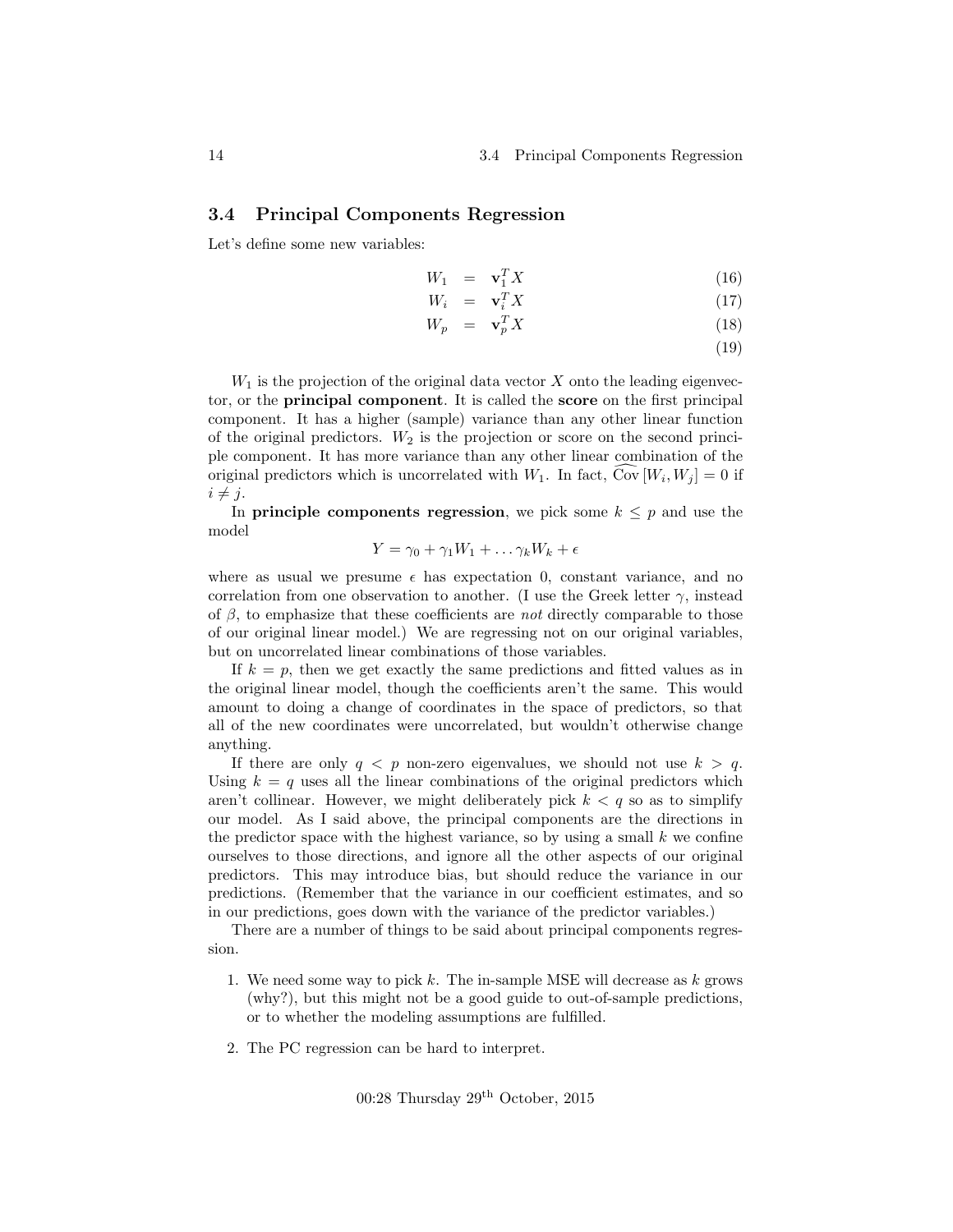The last point needs some elaboration. Each one of the principal components is a linear combination of the original variables. Sometimes these are easy to interpret, other times their meaning (if they have any) is thoroughly obscure. Whether this matters depends very much on how deeply committed you are to interpreting the coefficients.

As for picking  $k$ , there are two (potentially) rival objectives. One is to pick the number of components which will let us predict well. The in-sample mean squared error has to decrease as  $k$  grows, so we would really like some measure of actual out-of-sample or generalization error; the cross-validation method I will describe below is applicable, but there are other potentially-applicable techniques. The other objective is to have a set of variables which satisfy the assumptions of the multiple linear regression model. In my experience, it is not very common for principal components regression to actually satisfy the modeling assumptions, but it can work surprisingly well as a predictive tool anyway.

### <span id="page-14-0"></span>4 Ridge Regression

The real problem with collinearity is that when it happens, there isn't a *unique* solution to the estimating equations. There are rather infinitely many solutions, which all give the minimum mean squared error. It feels perverse, somehow, to get rid of predictors because they give us too many models which fit too well. A better response is to pick one of these solutions, by adding some other criterion we'd like to see in the model.

There are many ways to do this, but one which works well in practice is the following: all else being equal, we prefer models with smaller slopes, ones closer to zero. Specifically, let's say that we prefer the length of the coefficient vector,  $\|\beta\|$ , to be small. Now, at least abstractly, we have a situation like that shown in Figure [5.](#page-15-0) The black line marks out all of the  $\beta_1, \beta_2$  combinations which give us exactly the same mean squared error. They all give the same error because of a collinearity between  $X_1$  and  $X_2$ . But there is a single point on the black line which comes closest to the origin — it touches the solid grey circle. Other points on the line, while they have equal MSEs, have larger  $\|\beta\|$  (they lie on one of the dashed grey circles), so we don't use them.

What if everything else isn't equal? (Say, for instance, that the data are only nearly collinear.) We'll need some way to trade off having a smaller MSE against having a smaller vector of coefficients. Since we're looking at squared error, I hope it is somewhat plausible that we should also look at the squared length of the coefficient vector; if you don't buy that, you can at least take my word for it that it simplifies the math.

Specifically, let's replace our old optimization problem

$$
\min \frac{1}{n} (\mathbf{y} - \mathbf{x} \mathbf{b})^T (\mathbf{y} - \mathbf{x} \mathbf{b})
$$

 $00:28$  Thursday  $29<sup>th</sup>$  October,  $2015$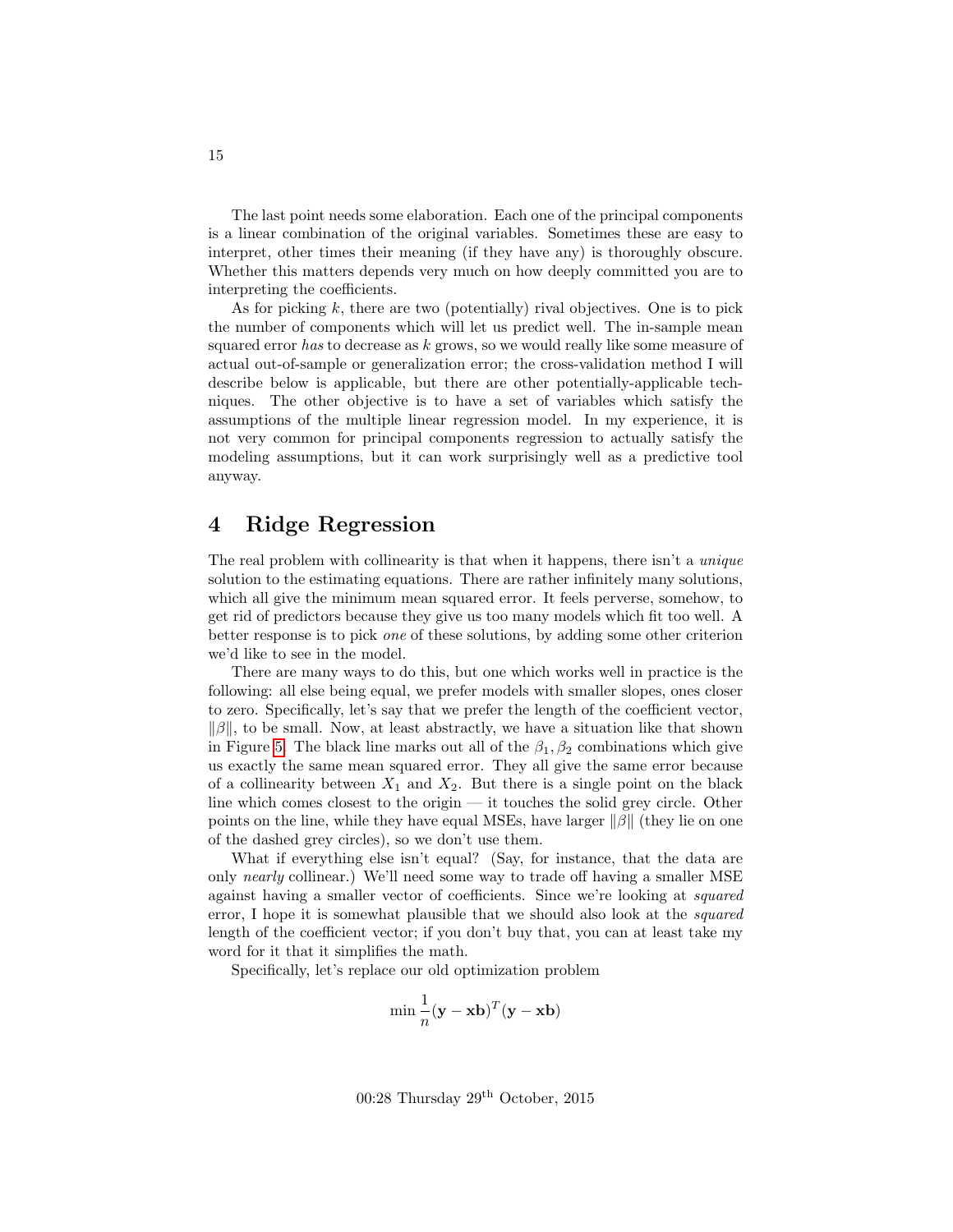```
# Add a circle to an existing plot
  # R, bizarrely, does not have any built-in function for this
# Inputs: x coordinate of center; y coordinate of center; radius;
  # number of equiangular steps; additional graphical parameters
# Outputs: none
# Side-effects: a circle is added to the existing plot
circle \le function(x0, y0, r, n=1000, ...) {
   theta <- seq(from=0, to=2*pi, length.out=n) # Angles
   x \leftarrow x0 + r * cos(theta) # x coordinates
   y \leftarrow y0 + r * \sin(\theta) # y coordinates
   lines(x,y,...) # Draw the lines connecting all the points, in order
}
plot(0,type="n",xlab=expression(beta[1]),ylab=expression(beta[2]),
     xlim=c(-10,10), ylim=c(-10,10))
abline(a=10,b=-2)points(0,0)
circle(0,0,sqrt(20),col="grey")
points(4,2,col="black",pch=19)
circle(0,0,5,col="grey",lty="dashed")
circle(0,0,6,col="grey",lty="dashed")
```




FIGURE 5: Geometry of ridge regression when the predictors are collinear. The black line shows all the combinations of  $\beta_1$  and  $\beta_2$  which minimize the MSE. We chose the coefficient vector (the black point) which comes closest to the origin (the dot). Equivalently, this is the parameter vector with the smallest MSE among all the points at equal distance from the origin (solid grey circle). Other coefficient vectors either have a worse MSE (they don't lie on the black line), or are further from the origin (they lie on one of the dashed grey circles).

16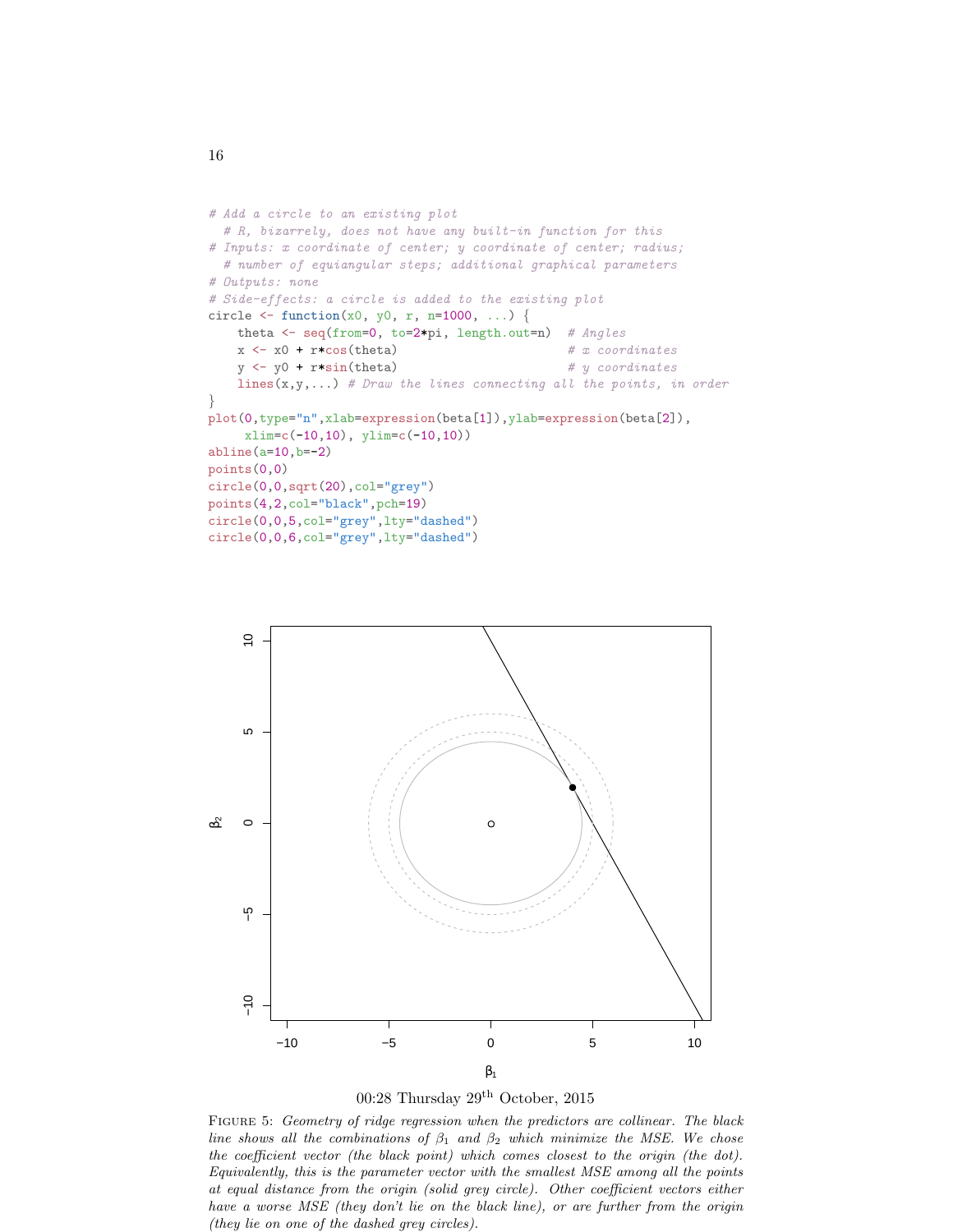with a new, *penalized* optimization problem

$$
\min \frac{1}{n} (\mathbf{y} - \mathbf{x} \mathbf{b})^T (\mathbf{y} - \mathbf{x} \mathbf{b}) - \frac{\lambda}{n} \|\mathbf{b}\|^2
$$

Here the **penalty factor**  $\lambda > 0$  tells us the rate at which we're willing to make a trade-off between having a small mean squared error and having a short vector of coefficients<sup>[8](#page-16-0)</sup>. We'd accept  $\|\mathbf{b}\|^2$  growing by 1 if it reduced the MSE by more than  $\lambda/n$ . We'll come back later to how to pick  $\lambda$ .

It's easy to pose this optimization problem: can we actually solve it, and is the solution good for anything? Solving is actually straightforward. We can re-write  $\|\mathbf{b}\|^2$  as, in matrix notation,  $\mathbf{b}^T\mathbf{b}$ , so the gradient is

$$
\nabla_{\mathbf{b}} \left( \frac{1}{n} (\mathbf{y} - \mathbf{x} \mathbf{b})^T (\mathbf{y} - \mathbf{x} \mathbf{b}) + \frac{\lambda}{n} \mathbf{b}^T \mathbf{b} \right) = \frac{2}{n} \left( -\mathbf{x}^T \mathbf{y} + \mathbf{x}^T \mathbf{x} \mathbf{b} + \lambda \mathbf{b} \right)
$$

Set this to zero at the optimum,  $\tilde{\beta}_{\lambda}$ ,

$$
\mathbf{x}^T \mathbf{y} = (\mathbf{x}^T \mathbf{x} + \lambda \mathbf{I}) \tilde{\beta}_{\lambda}
$$

and solve:

$$
\tilde{\beta}_{\lambda} = (\mathbf{x}^T \mathbf{x} + \lambda \mathbf{I})^{-1} \mathbf{x}^T \mathbf{y}
$$

Notice what we've done here: we've taken the old matrix  $\mathbf{x}^T \mathbf{x}$  and we've added  $\lambda$  to every one of its diagonal entries. (This is the "ridge" that gives ridge regression its name.) If the predictor variables were centered, this would amount to estimating the coefficients as though each of them as had a little bit more variance than they really did, while leaving all the covariances alone. This would break any exact multicollinearity, so the inverse always exists, and there is always some solution.

What about the intercept? The intercept is different from the other coefficients; it's just a fudge factor we put in to make sure that the regression line goes through the mean of the data. It doesn't make as much sense to penalize its length, so ridge regression is usually done after centering all the variables, both the predictors and the response. This doesn't change the slopes, but sets the intercept to zero. Then, after we have  $\tilde{\beta}_{\lambda}$ , we get the intercept by plugging it in to  $\overline{y} = \overline{x}\tilde{\beta}_{\lambda}$ .

There are two prices to doing this.

- 1. We need to pick  $\lambda$  (equivalently, c) somehow.
- 2. Our estimates of the coefficients are no longer unbiased, but are "shrunk" towards zero.

<span id="page-16-0"></span> $8\lambda = 0$  means we ignore the length of the coefficient vector and we're back to ordinary least squares.  $\lambda < 0$  would mean we *prefer* larger coefficients, and would lead to some truly perverse consequences.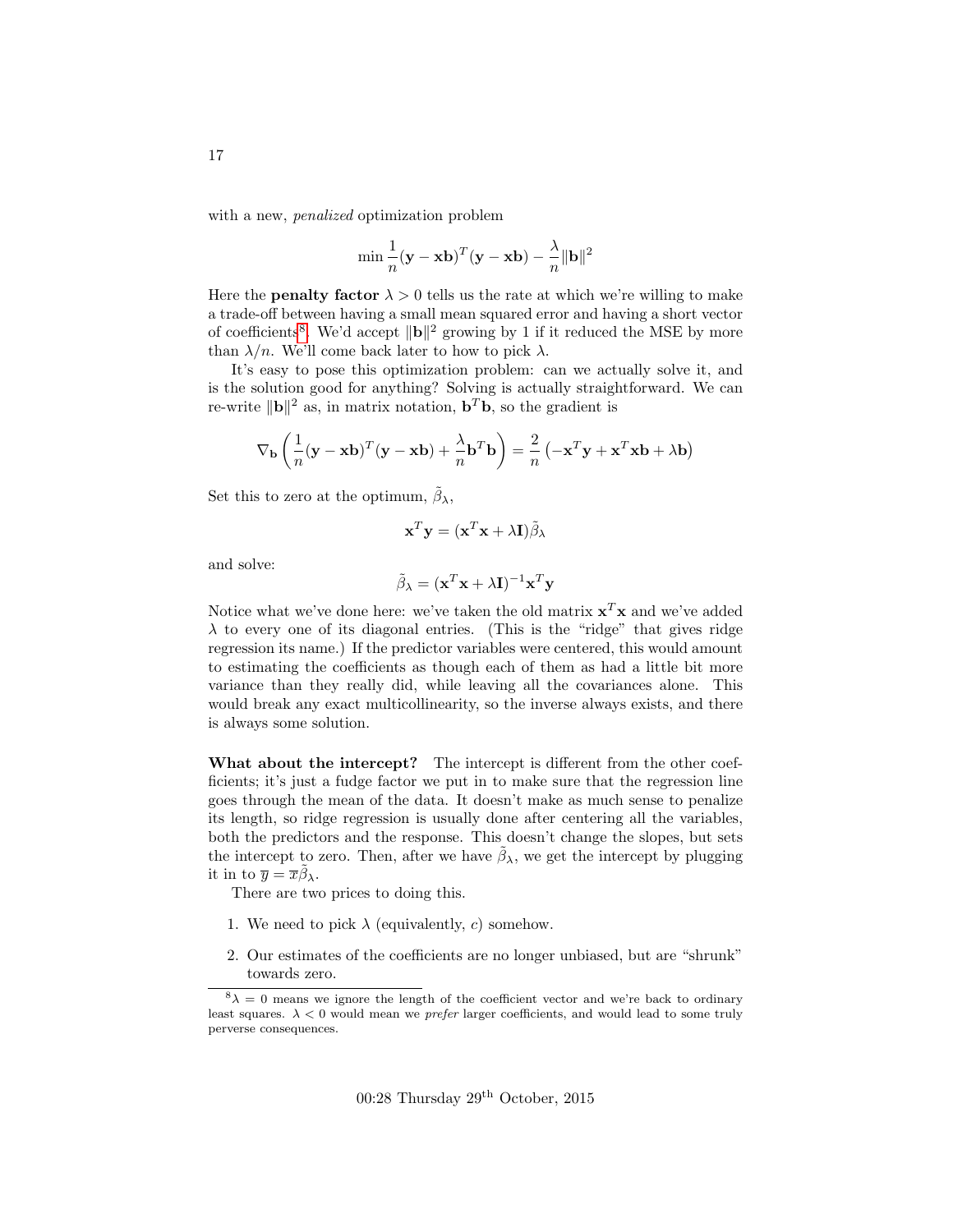Point (2) is not as bad as it might appear. If  $\lambda$  is fixed, and we believe our modeling assumptions, we can calculate the bias and variance of the ridge estimates:

$$
\mathbb{E}\left[\tilde{\beta}_{\lambda}\right] = \left(\mathbf{x}^{T}\mathbf{x} + \lambda \mathbf{I}\right)^{-1}\mathbf{x}^{T}\mathbb{E}\left[\mathbf{Y}\right]
$$
\n(20)

$$
= (\mathbf{x}^T \mathbf{x} + \lambda \mathbf{I})^{-1} \mathbf{x}^T \mathbf{x} \beta \tag{21}
$$

$$
Var\left[\tilde{\beta}_{\lambda}\right] = Var\left[\left(\mathbf{x}^{T}\mathbf{x} + \lambda\mathbf{I}\right)^{-1}\mathbf{x}^{T}\mathbf{Y}\right]
$$
\n(22)

$$
= \operatorname{Var}\left[ \left( \mathbf{x}^T \mathbf{x} + \lambda \mathbf{I} \right)^{-1} \mathbf{x}^T \epsilon \right] \tag{23}
$$

$$
= (\mathbf{x}^T \mathbf{x} + \lambda \mathbf{I})^{-1} \mathbf{x}^T \sigma^2 \mathbf{I} \mathbf{x} (\mathbf{x}^T \mathbf{x} + \lambda \mathbf{I})^{-1}
$$
(24)

$$
= \sigma^2 (\mathbf{x}^T \mathbf{x} + \lambda \mathbf{I})^{-1} \mathbf{x}^T \mathbf{x} (\mathbf{x}^T \mathbf{x} + \lambda \mathbf{I})^{-1}
$$
(25)

Notice how both of these expressions smoothly approach the corresponding formulas ones for ordinary least squares as  $\lambda \to 0$ . Indeed, under the Gaussian noise assumption,  $\tilde{\beta}_{\lambda}$  actually has a Gaussian distribution with the given expectation and variance.

Of course, if  $\lambda$  is not fixed in advance, we'd have to worry about the randomness in the distribution of  $\lambda$ . A common practice here is **data splitting**: randomly divide the data into two parts, and use one to pick  $\lambda$  and the other to then actually estimate the parameters, which will have the stated bias and standard errors. (Typically, but not necessarily, the two parts of the data are equally big.)

As for point (1), picking  $\lambda$ , this is also a solvable problem. The usual approach is **cross-validation**: trying a lot of different values of  $\lambda$ , estimate the model on all but one data point, and then see how well different  $\lambda$ 's predict that held-out data point. Since there's nothing special about one data point rather than another, do this for each data point, and average the out-of-sample squared errors. Pick the  $\lambda$  which does best at predicting data it didn't get to see. (There are lots of variants, some of which we'll cover later in the course.)

#### <span id="page-17-0"></span>4.1 Some Words of Advice about Ridge Regression

Units and Standardization If the different predictor variables don't have physically comparable units<sup>[9](#page-17-1)</sup>, it's a good idea to standardize them first, so they all have mean 0 and variance 1. Otherwise, penalizing  $\beta^T \beta = \sum_{i=1}^p \beta_i^2$  seems to be adding up apples, oranges, and the occasional bout of regret. (Some people like to pre-standardize even physically comparable predictors.)

<span id="page-17-1"></span> ${}^{9}E.g.,$  if they're all masses expressed in grams, they're comparable; if some masses are in kilograms or pounds, they're not comparable but they could easily be made so; if some of them are lengths or prices, they're not physically comparable no matter what units you use.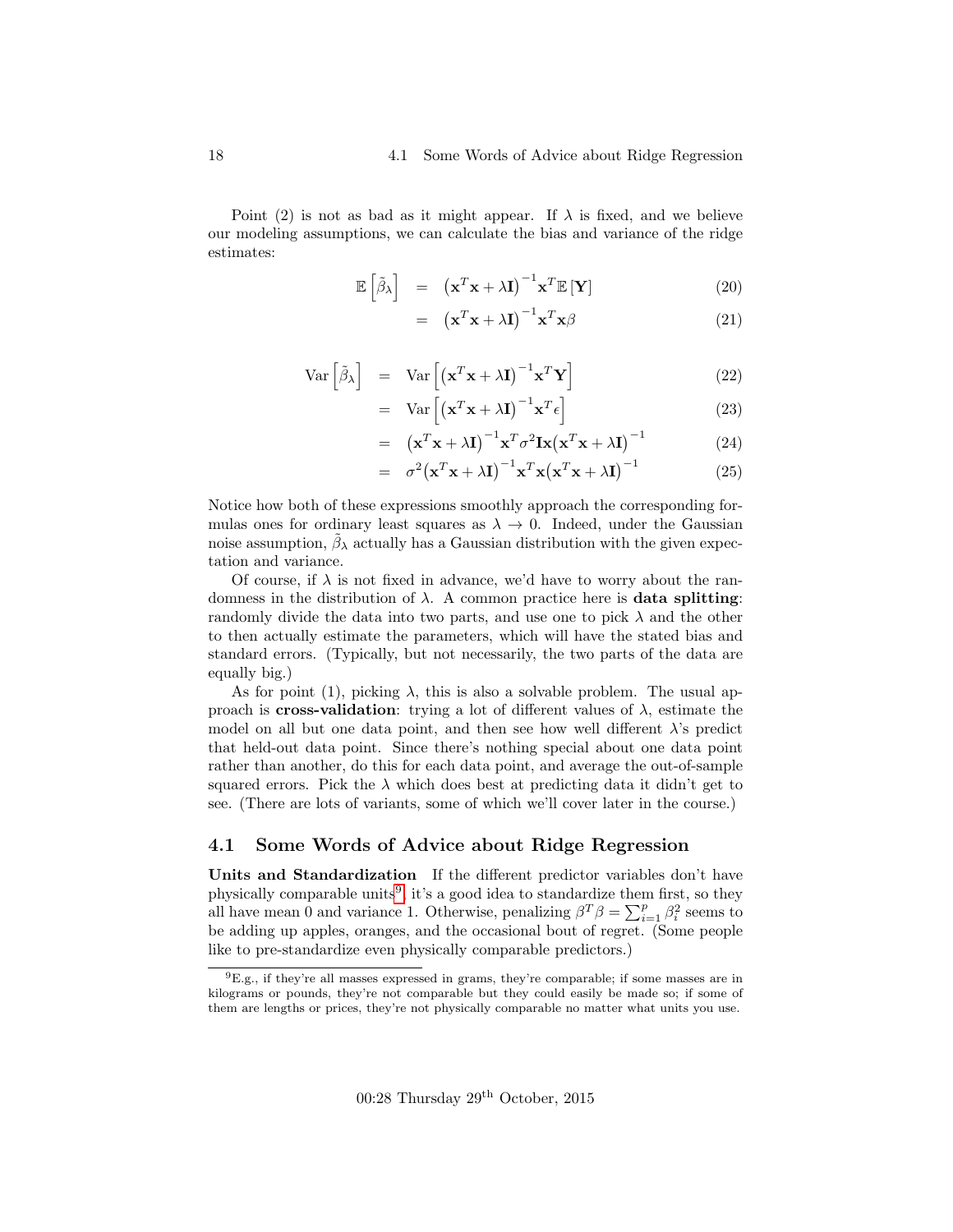Stabilization I've presented ridge regression as a way of dealing with multicollinearity, which it is, but it's also perfectly possible to use it when that isn't an issue. The goal there is to stabilize the estimates — to reduce their variance, at the cost of a bit of bias. If the linear model is perfectly well-specified, there's little point to doing this, but it can often improve predictions a lot when the model is mis-specified.

#### <span id="page-18-0"></span>4.2 Penalties vs. Constraints

I explained ridge regression above as applying a penalty to long coefficient vectors. There is an alternative perspective which is mathematically equivalent, where instead we *constrain* the length of the coefficient vector.

To see how this works, let's start by setting up the problem: pick some  $c > 0$ , and then ask for

$$
\min_{b \; : \; \|b\| \le c} \frac{1}{n} (\mathbf{y} - \mathbf{x} \mathbf{b})^T (\mathbf{y} - \mathbf{x} \mathbf{b})
$$

Since  $||b|| \leq c$  if and only if  $||b||^2 \leq c^2$ , we might as well say

$$
\min_{b \; : \; \|b\|^2 \leq c^2} \frac{1}{n} (\mathbf{y} - \mathbf{x} \mathbf{b})^T (\mathbf{y} - \mathbf{x} \mathbf{b})
$$

At this point, we invoke the magic of Lagrange multipliers<sup>[10](#page-18-2)</sup>: we can turn a constrained problem into an unconstrained problem with an additional term, and an additional variable:

$$
\min_{\mathbf{b}, \lambda} \frac{1}{n} (\mathbf{y} - \mathbf{x} \mathbf{b})^T (\mathbf{y} - \mathbf{x} \mathbf{b}) + \lambda (\mathbf{b}^T \mathbf{b} - c^2)
$$

Minimizing over  $\lambda$  means that either  $\lambda = 0$ , or  $\mathbf{b}^T \mathbf{b} = c^2$ . The former situation will apply when the unconstrained minimum is within the ball  $||b|| \leq c$ ; otherwise, the constraint will "bite", and  $\lambda$  will take a non-zero value to enforce it. As c grows, the required constraint  $\lambda$  will become smaller<sup>[11](#page-18-3)</sup>.

When we minimize over **b**, the precise value of  $c^2$  doesn't matter; only  $\lambda$ does. If we know  $\lambda$ , then we are effectively just solving the problem

$$
\min_{\mathbf{b}} \frac{1}{n} (\mathbf{y} - \mathbf{x} \mathbf{b})^T (\mathbf{y} - \mathbf{x} \mathbf{b}) + \lambda \mathbf{b}^T \mathbf{b}
$$

which is the penalized regression problem we solved before.

#### <span id="page-18-1"></span>4.3 Ridge Regression in R

There are several R implementations of ridge regression; the MASS package contains one, lm.ridge, which needs you to specify  $\lambda$ . The ridge package [\(Cule,](#page-22-1) [2014\)](#page-22-1) has linearRidge, which gives you the option to set  $\lambda$ , or to select it automatically via cross-validation. (See the next section for a demo of this in action.) There are probably others I'm not aware of.

<span id="page-18-3"></span><span id="page-18-2"></span> $10$ See further reading, if you have forgotten about Lagrange multipliers.

<sup>&</sup>lt;sup>11</sup>In economic terms,  $\lambda$  is the internal or "shadow" price we'd pay, in units of MSE, to loosen the constraint.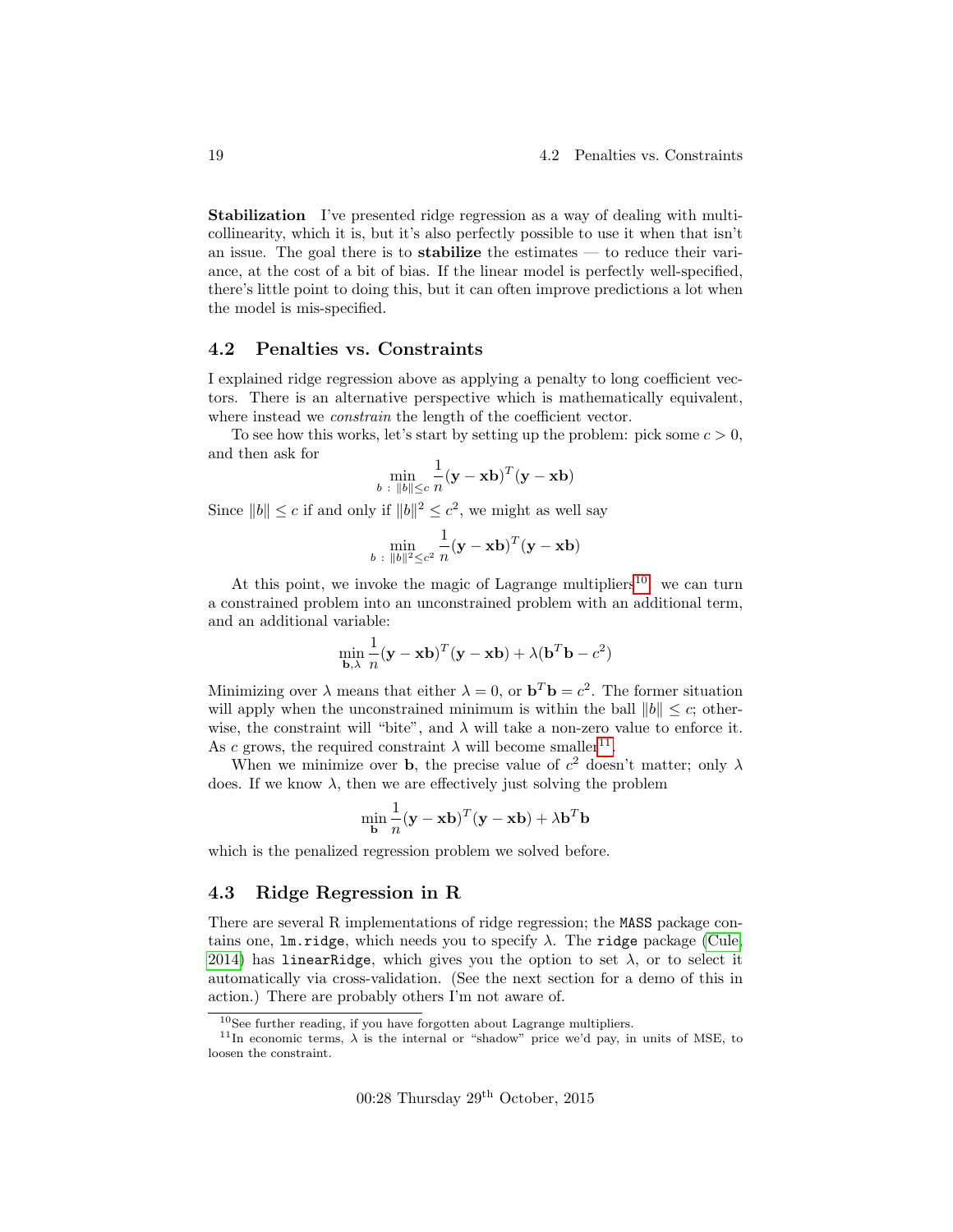#### <span id="page-19-0"></span>4.4 Other Penalties/Constraints

Ridge regression penalizes the mean squared error with  $||b||^2$ , the squared length of the coefficient vector. This suggests the idea of using some other measure of how big the vector is, some other norm. A mathematically popular family of norms are the  $\ell_q$  norms<sup>[12](#page-19-2)</sup>, defined as

$$
||b||_q = \left(\sum_{i=1}^p |b_i|^q\right)^{1/q}
$$

The usual Euclidean length is  $\ell_2$ , while  $\ell_1$  is

$$
||b||_1 = \sum_{i=1}^p |b_i|
$$

and (by continuity  $||b||_0$  is just the number of non-zero entries in b. When  $q \neq 2$ , penalizing the  $||b||_q$  does not, usually, have a nice closed-form solution like ridge regression does. Finding the minimum of the mean squared error under an  $\ell_1$  penalty is called lasso regression or the lasso estimator, or just the lasso<sup>[13](#page-19-3)</sup>. This has the nice property that it tends to give *sparse* solutions — it sets coefficients to be exactly zero (unlike ridge). There are no closed forms for the lasso, but there are efficient numerical algorithms. Penalizing  $\ell_0$ , the number of non-zero coefficients, sounds like a good idea, but there are, provably, no algorithms which work substantially faster than trying all possible combinations of variables.

# <span id="page-19-1"></span>5 High-Dimensional Regression

One situation where we know that we will always have multicollinearity is when  $n < p$ . After all, n points always define a linear subspace of (at most)  $n - 1$ dimensions<sup>[14](#page-19-4)</sup>. When the number of predictors we measure for each data point is bigger than the number of data points, the predictors have to be collinear, indeed multicollinear. We are then said to be in a high-dimensional regime.

This is an increasingly common situation in data analysis. A very large genetic study might sequence the genes of, say, 500 people — but measure 500,000 genetic markers in each person<sup>[15](#page-19-5)</sup>. If we want to predict some characteristic of the people from the genes (say their height, or blood pressure, or how quickly they would reject a transplanted organ), there is simply no way to estimate

00:28 Thursday 29th October, 2015

<span id="page-19-2"></span><sup>&</sup>lt;sup>12</sup>Actually, people usually call them the  $\ell_p$  norms, but we're using p for the number of predictor variables.

<span id="page-19-3"></span><sup>13</sup>Officially, "lasso" here is an acronym for "least angle selection and shrinkage operator". If you believe that phrase came before the acronym, I would like your help in getting some money out of Afghanistan.

<span id="page-19-4"></span> $14$ Two points define a line, unless the points coincide; three points define a plane, unless the points fall on a line; etc.

<span id="page-19-5"></span><sup>&</sup>lt;sup>15</sup>I take these numbers, after rounding, from an actual study done in the CMU statistics department a few years ago.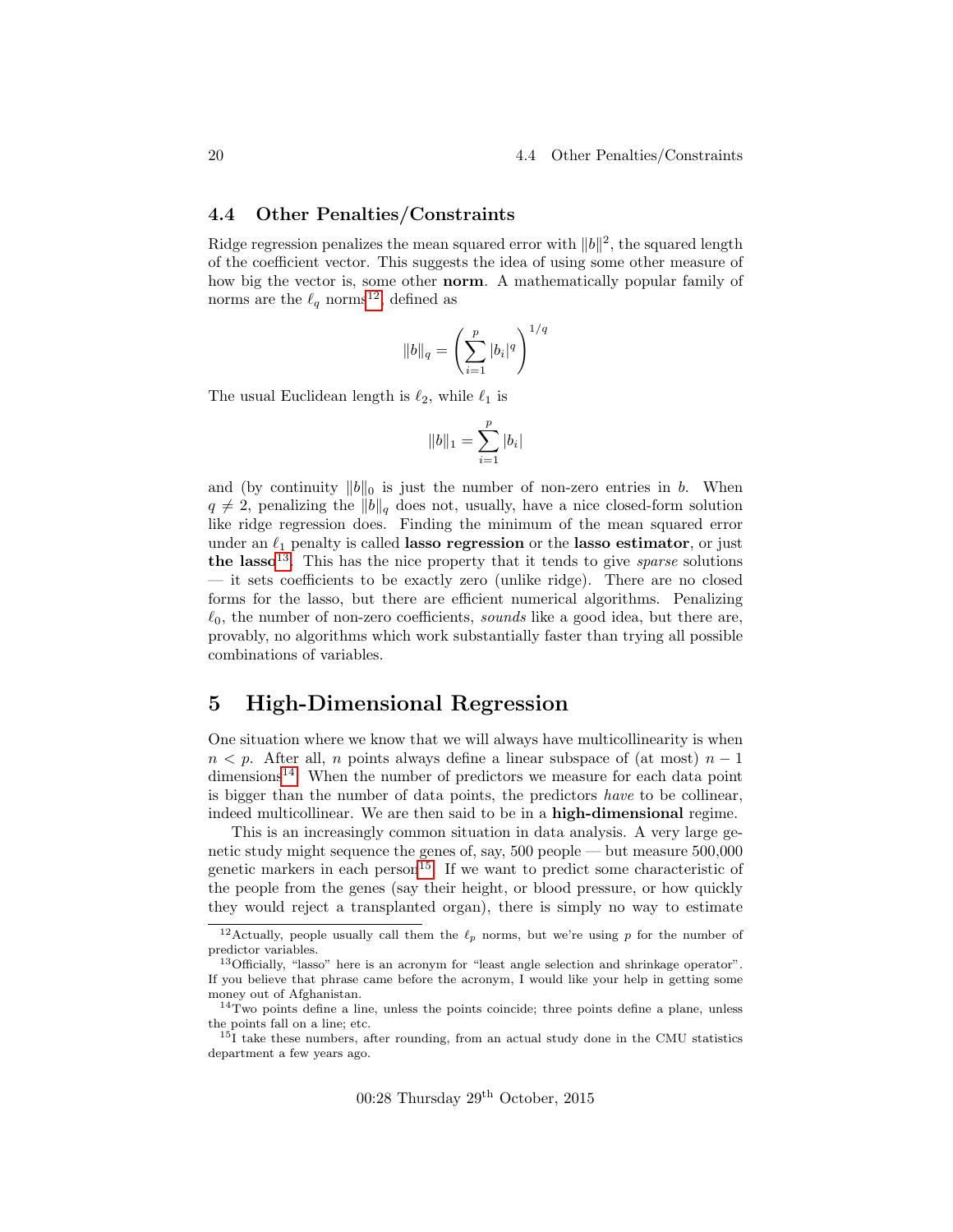a model by ordinary least squares. Any approach to high-dimensional regression *must* involve either reducing the number of dimensions, until it's  $\lt n$  (as in principle components regression), or penalizing the estimates to make them stable and regular (as in ridge regression), or both.

There is a bit of a myth in recent years that "big data" will solve all our problems, by letting us make automatic predictions about everything without any need for deep understanding. The truth is almost precisely the opposite: when we can measure everything about everyone,  $p/n$  blows up, and we are in desperate need of ways of filtering the data and/or penalizing our models. Blindly relying on generic methods of dimension reduction or penalization is going to impose all sorts of bizarre biases, and will work much worse than intelligent dimension reduction and *appropriate* penalties, based on actual understanding.

#### <span id="page-20-0"></span>5.1 Demo

Let's apply ridge regression to the simulated data already created, where one predictor variable  $(X_3)$  is just the average of two others  $(X_1 \text{ and } X_2)$ .

```
library(ridge)
# Fit a ridge regression
  # lambda="automatic" is actually the default setting
demo.ridge <- linearRidge(y x + x2 + x3 + x4, data=df, lambda="automatic")
coefficients(demo.ridge)
## (Intercept) x1 x2 x3 x4
## 3.755564075 0.419326727 0.035301803 0.495563414 0.005749006
demo.ridge$lambda
## [1] 0.005617822 0.009013389 0.006462562
```
We may compare the predictions we get from this to the predictions we'd from dropping, say,  $X_2$  (Figure [6\)](#page-21-0). One substantial advantage of ridge regression is that we don't have to make any decisions about which variables to remove, but can match (to extremely high accuracy) what we'd get after dropping variables.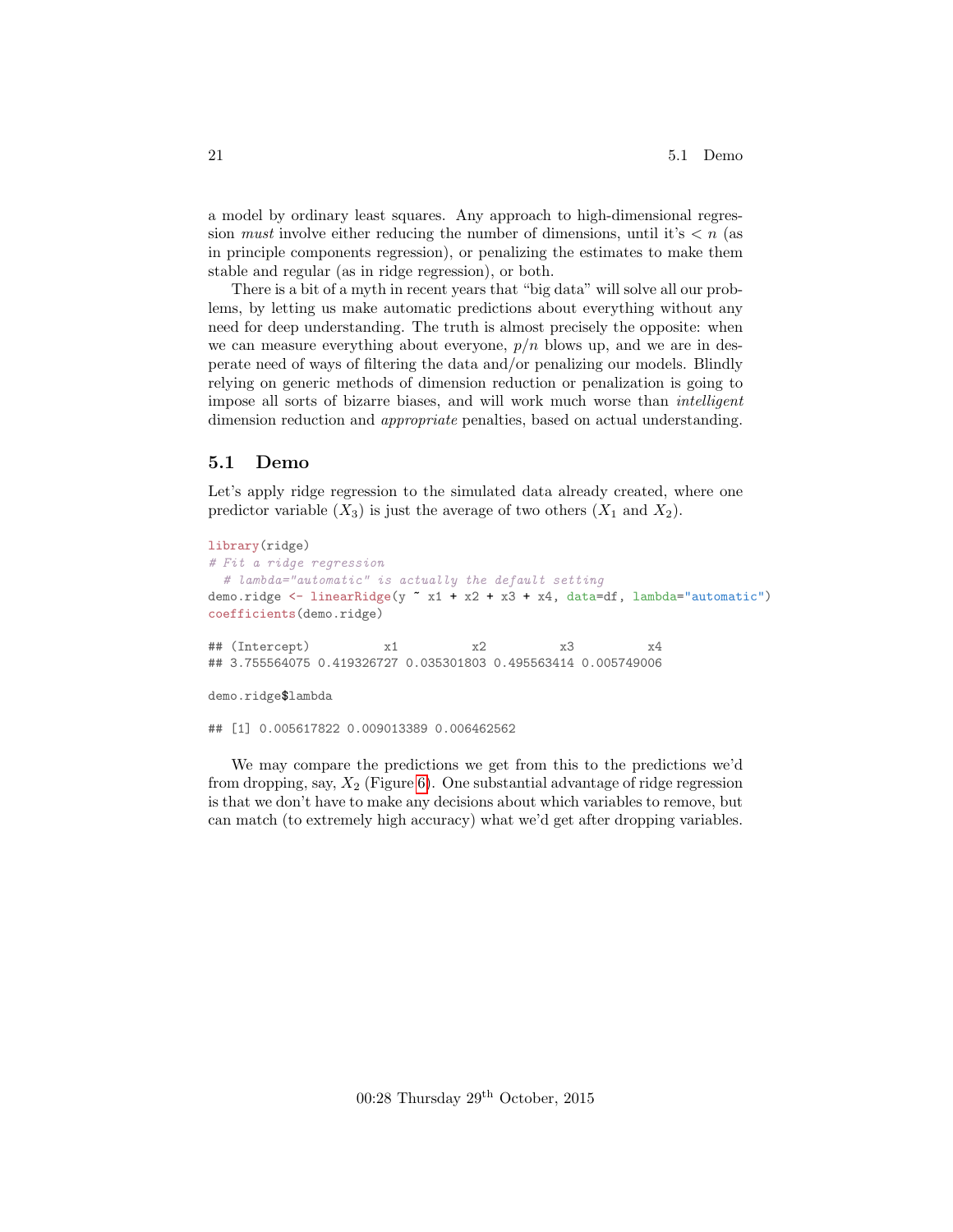<span id="page-21-0"></span>

Figure 6: Comparison of fitted values from an ordinary least squares regression where we drop  $X_2$  from our running example (vertical axis) against fitted values from a ridge regression on all variables (horizontal axis); the two sets of numbers are not exactly equal, though they are close.

00:28 Thursday  $29^{\rm th}$  October, 2015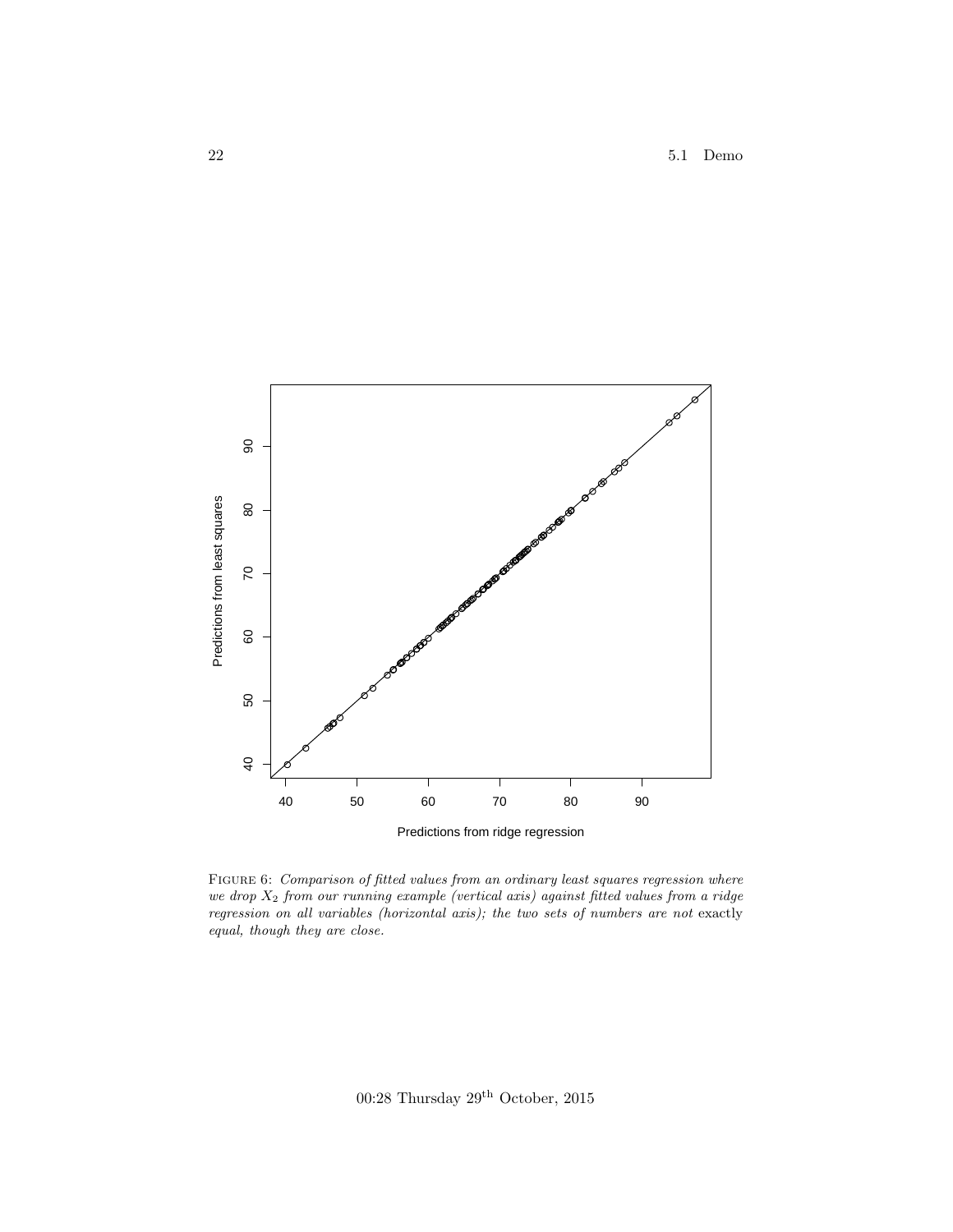## <span id="page-22-0"></span>6 Further Reading

Ridge regression, by that name, goes back to [Hoerl and Kennard](#page-23-0) [\(1970\)](#page-23-0). Essentially the same idea was introduced some years earlier by the great Soviet mathematician A. N. Tikhonov in a series of papers about "regularizing illposed optimization problems", i.e., adding penalties to optimization problems to make a solution unique, or to make the solution more stable. For this reason, ridge regression is sometimes also called "Tikhonov regularization" of linear  $least\ squares^{16}$  $least\ squares^{16}$  $least\ squares^{16}$ .

The use of principal components as a technique of dimension reduction goes back at least to Hotelling in the 1930s, or arguably to Karl Pearson around 1900. I have not been able to trace who first suggested regressing a response variable on the principal components of the predictors. [Dhillon](#page-22-3) et al. [\(2013\)](#page-22-3) establishes a surprising connection between regression on the principal components and ridge regression.

On the use of Lagrange multipliers to enforce constraints on optimization problems, and the general equivalence between penalized and constrained optimization, see [Klein](#page-23-1) [\(2001\)](#page-23-1), or [Shalizi](#page-23-2) [\(forthcoming,](#page-23-2) §E.3).

For high-dimensional regression in general, the opening chapters of Bühlmann [and van de Geer](#page-22-4) [\(2011\)](#page-22-4) are very good. Bühlmann [\(2014\)](#page-23-3); [Wainwright](#page-23-3) (2014) may be more accessible review articles on basically the same topics.

For a representative example of the idea that big data "makes theory obsolete", see [Anderson](#page-22-6) [\(2008\)](#page-22-6); for a reply from someone who actually understands machine learning and high-dimensional statistics, see [http://earningmyturns.](http://earningmyturns.blogspot.com/2008/06/end-of-theory-data-deluge-makes.html) [blogspot.com/2008/06/end-of-theory-data-deluge-makes.html](http://earningmyturns.blogspot.com/2008/06/end-of-theory-data-deluge-makes.html).

### References

- <span id="page-22-6"></span>Anderson, Chris (June 2008). "The End of Theory: The Data Deluge Makes the Scientific Method Obsolete." Wired, 16(17). URL [http://www.wired.](http://www.wired.com/2008/06/pb-theory/) [com/2008/06/pb-theory/](http://www.wired.com/2008/06/pb-theory/).
- <span id="page-22-5"></span>Bühlmann, Peter (2014). "High-Dimensional Statistics with a View Toward Applications in Biology." Annual Review of Statistics and Its Applications, 1: 255–278. [doi:10.1146/annurev-statistics-022513-115545.](http://dx.doi.org/10.1146/annurev-statistics-022513-115545)
- <span id="page-22-4"></span>Bühlmann, Peter and Sara van de Geer (2011). Statistics for High-Dimensional Data: Methods, Theory and Applications. Berlin: Springer-Verlag.
- <span id="page-22-1"></span>Cule, Erika  $(2014)$ . ridge: Ridge Regression with automatic selection of the penalty parameter. URL <http://CRAN.R-project.org/package=ridge>. R package version 2.1-3.
- <span id="page-22-3"></span>Dhillon, Paramveer S., Dean P. Foster, Sham M. Kakade and Lyle H. Ungar (2013). "A Risk Comparison of Ordinary Least Squares vs Ridge Regression."

<span id="page-22-2"></span><sup>16</sup>There are a large number of variant transliterations of "Tikhonov".